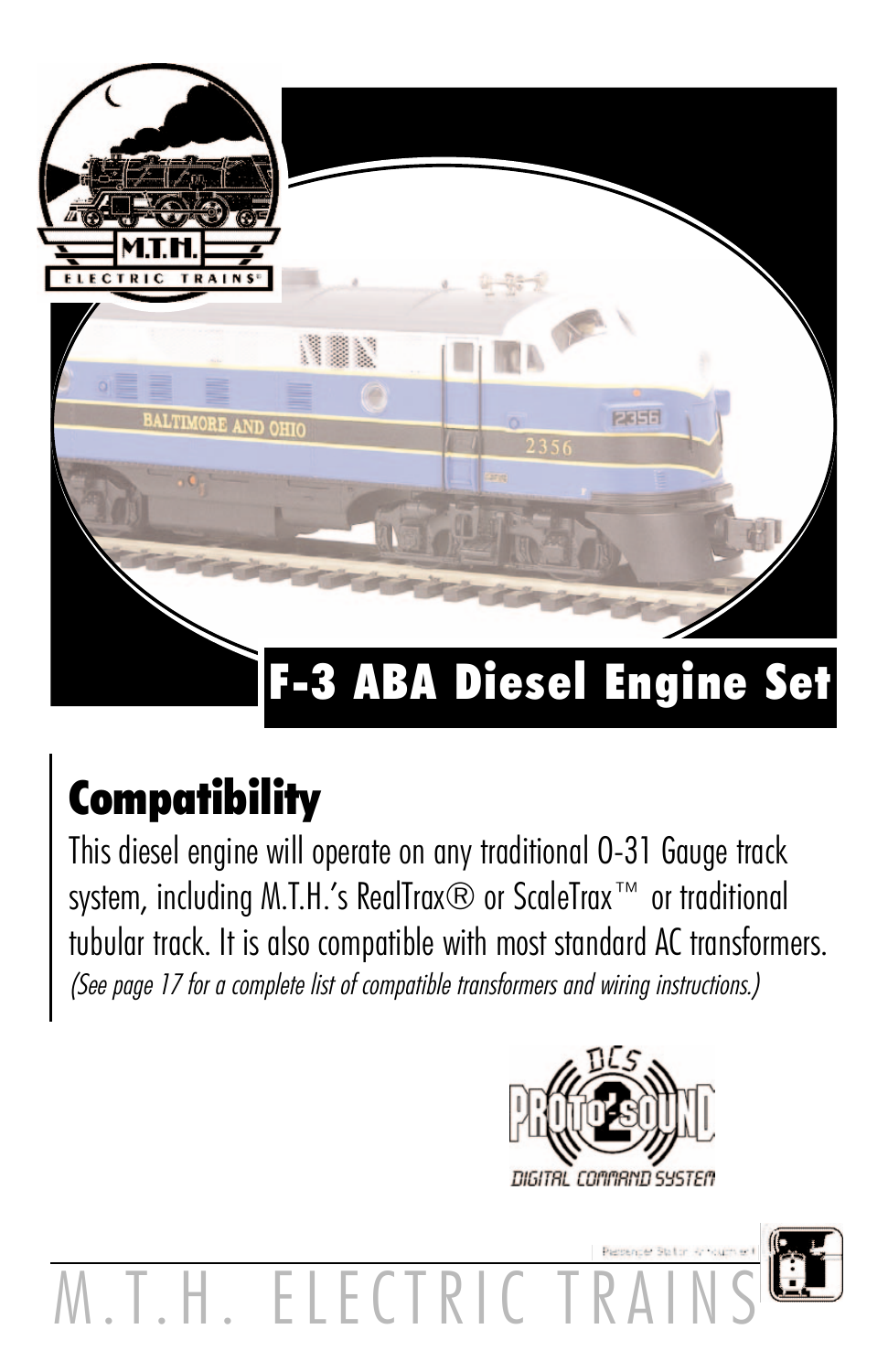# **TABLE OF CONTENTS**

| Activating Proto-Sound 2.0 Conventional Mode Features  5                  |  |
|---------------------------------------------------------------------------|--|
|                                                                           |  |
|                                                                           |  |
|                                                                           |  |
|                                                                           |  |
|                                                                           |  |
|                                                                           |  |
|                                                                           |  |
|                                                                           |  |
|                                                                           |  |
|                                                                           |  |
|                                                                           |  |
|                                                                           |  |
|                                                                           |  |
|                                                                           |  |
|                                                                           |  |
|                                                                           |  |
|                                                                           |  |
| <b>Additional Features with DCS Remote Control System manufold Proper</b> |  |
|                                                                           |  |
|                                                                           |  |
|                                                                           |  |

F-3 ABA DIESEL ENGINE  $SET$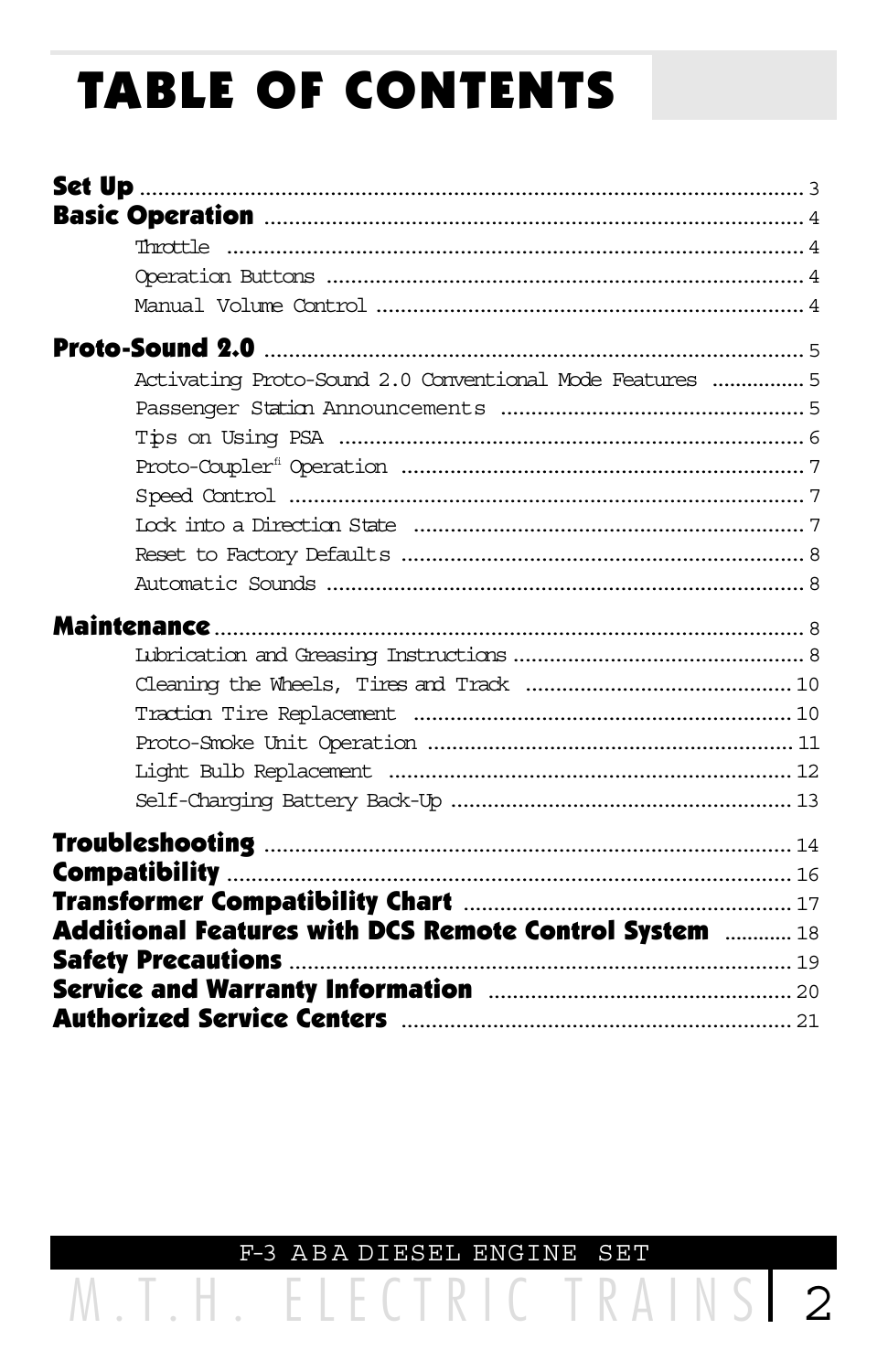## SET UP

There are a few simple steps you must take before operating this Premier Diesel.

1. You should prime the operating smoke unit with smoke fluid before operating. Add 15-20 drops of smoke fluid through the smokestack, then gently blow into the stack to eliminate any air bubbles in the fluid. (See Fig. 5 on page 11)

 $\overline{\mathbf{2}}$ . If you choose not to prime the unit with fluid, turn the smoke unit switch located under the engine to the OFF position. (See Fig. 6 on page 11) Running the engine without a primed smoke unit may cause damage. See the ProtoSmoke Unit Operation section of this book for more information on smoke unit

maintenance.

3. You should lubricate the wheel axles and pickup rollers to prevent them

from

squeaking. Use light household oil and follow the lubrication points marked L in Fig. 2 on page 8. Do not over oil. Use only a drop or two on each pivot point.

4. You may find, if your locomotive was built several months before you set it up, that the rechargeable battery has run down and needs to be charged before operation. If you notice that the sounds are garbled, test and charge the engine as described in the Self Charging Battery Back-Up section on page 13.

At this point, you are ready to begin running your engine.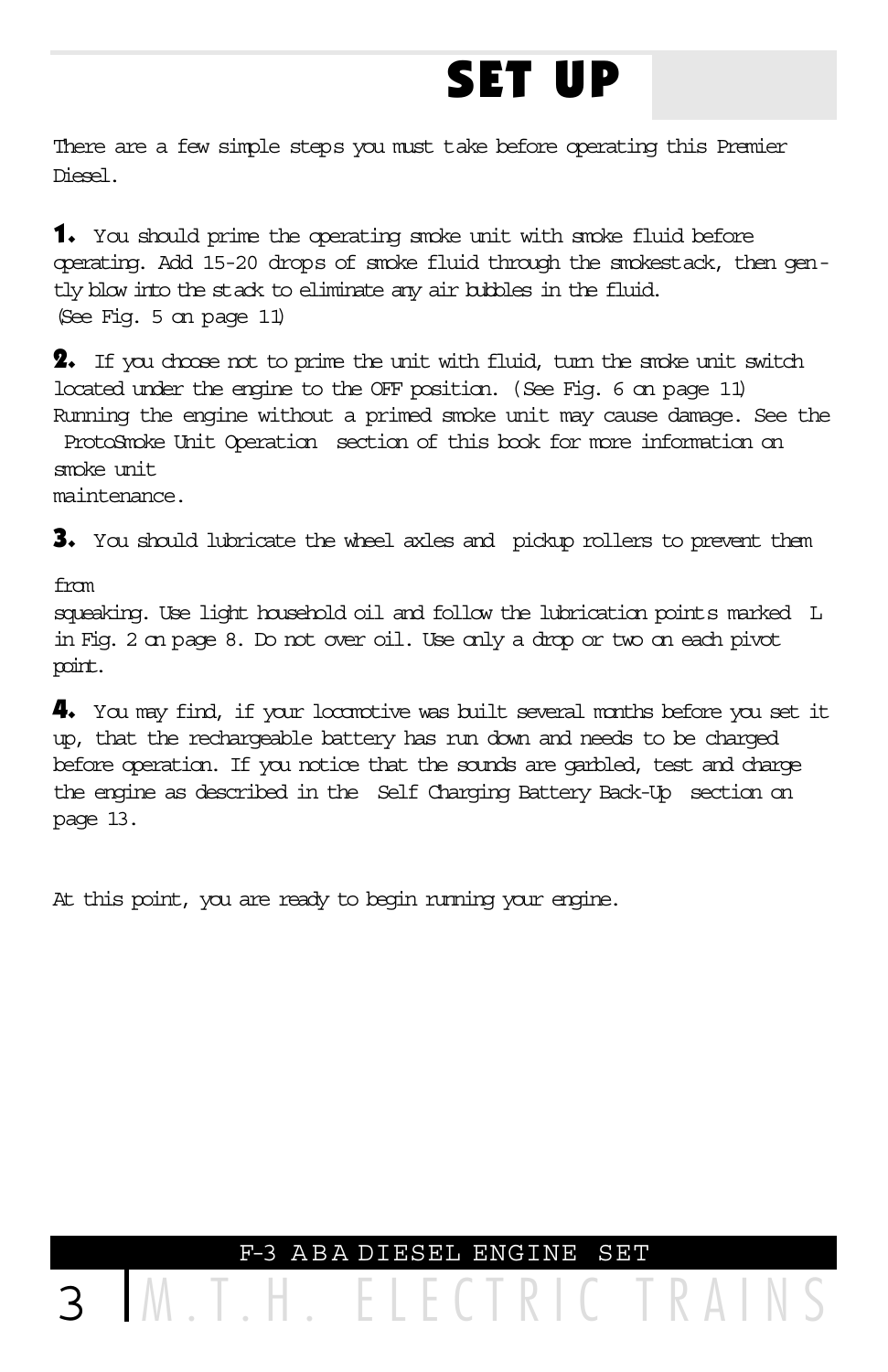# BASIC OPERATION

### THROTTLE

Throttle up the power to your track. Give enough power so that the engine s headlight shines brightly. Then put the engine into motion by either firmly pressing the Direction button on your transformer or remote once or dropping and advancing to throttle to put the engine in forward.

## OPERATION BUTTONS

Use the operation buttons on your transformer as described below.

**Horn/Whistle** - To sound the hom/whistle, fimily press the Hom/Whistle button. The horn/whistle will sound for as long as you continue to depress the button. It will stop when you release the button. The horn/whistle has four different endings, depending on whether you hold the button for less than three seconds, three seconds, four seconds, five seconds or longer.

**Bell** - To sound the bell, firmly press and release the Bell button. To turn the bell of f

#### press

and release the Bell button again. The bell will continue to ring from the time your turn it on until you press and release the button again to turn it of f.

**Direction** - Your engine is programmed to start in natual. To put the engine into for-

#### ward

and then to change the direction of the engine or to put it into neutral, firmly press and release the Direction button on your transformer. Just as you must stop your car between forward and reverse, this engine will not go directly from forward to reverse; it

## MANUAL VOLUME CONTROL

To adjust the volume of all sounds made by this engine, turn the master volume control knob, located on the underside of the engine, clockwise to increase the volume and counterclockwise to decrease the volume. (see Figure 1)



Figure 1 - Proto-Sound 2.0 Volume Adjustment Knob

M.T.H. ELECTRIC TRAINS 4 F-3 A B A DIESEL ENGINE SET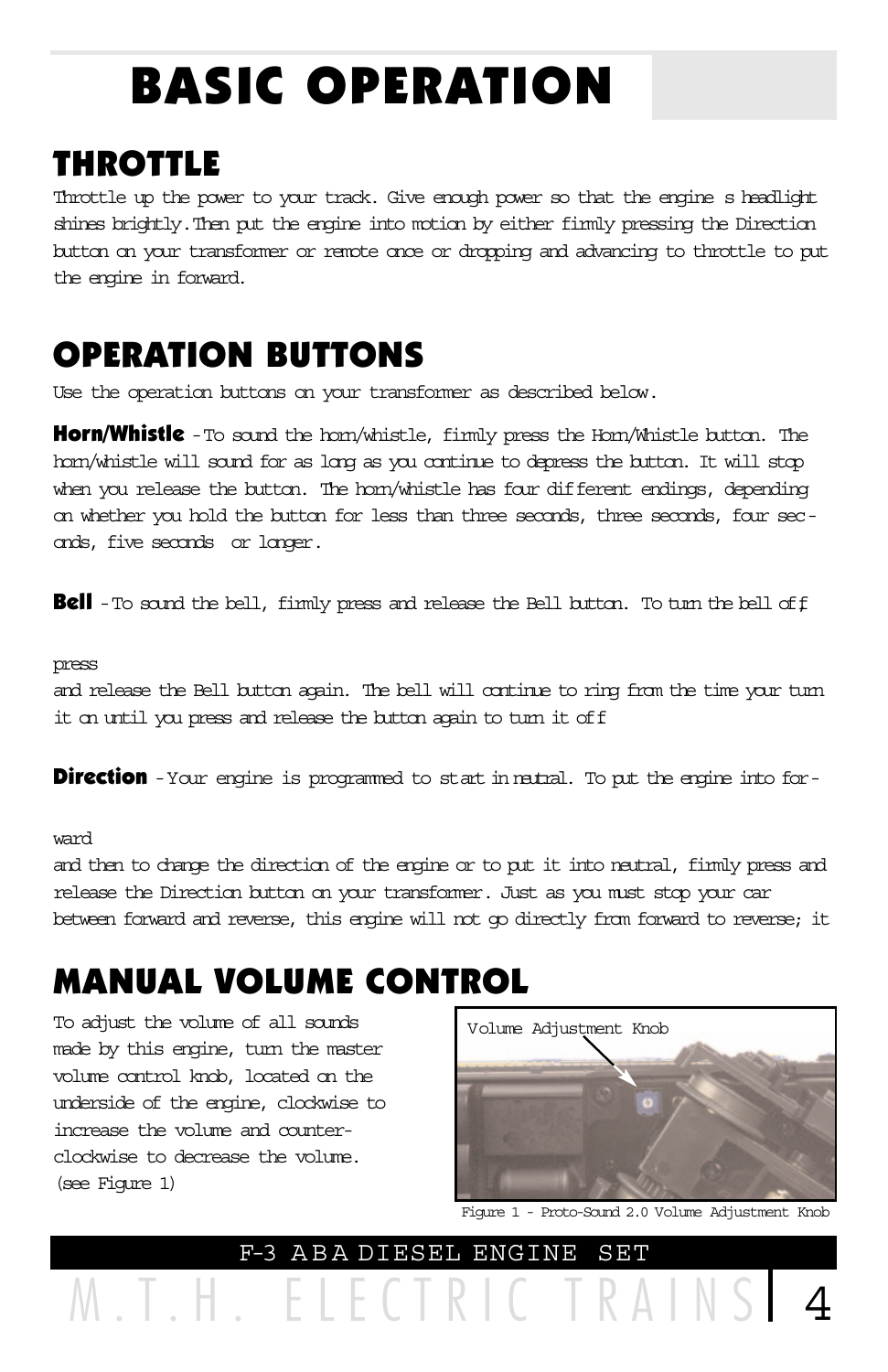## PROTO-SOUND 2.0 **OPERATION**

This manual contains the operating instructions for Proto-Sound 2.0 in conventional mode only. Instructions for accessing DCS command mode features accompany the DCS Remote Control System equipment.

Because Proto-Sound 2.0 is an all-new system developed by M.T.H. s own research and development team, it operates differently from the original Proto-Sound. Most Proto-Sound 2.0 features are automatically enabled, and the reset state has been eliminated, so there is no need to program features as with original Proto-Sound. Although the new system is easier to operate than original Proto-SOund, you should read these instructions thoroughly before using Proto-Sound 2.0 features in order to prevent harm

to yourself or your equipment.

Activating Proto-Sound 2.0 Conventional Mode Features: Proto-Sound 2.0 features are activated by sequences of Bell and Whistle button pushes described below. Please read the full descriptions of each feature before using it. To use these buttons to activate features rather than to blow the whistle or ring the bell, you should press the

| buttons for a chorter time (1/2 second); you may need to practice your timing to make<br><b>Feature to be Activated</b> | <b>Button Code</b>                     |
|-------------------------------------------------------------------------------------------------------------------------|----------------------------------------|
| Passenger Station Announcements                                                                                         | 1 Bell, 2 Whistles                     |
| Fire the Rear Coupler                                                                                                   | 1 Bell, 3 Whistles                     |
| Fire the Frant Coupler                                                                                                  | 1 Bell, 4 Whistles                     |
| Speed Control On/Off                                                                                                    | 1 Whistle, 2 Bells (from neutral only) |
| Lock into a Directional State/Unlock                                                                                    | 1 Whistle, 3 Bells                     |
| Reset to Factory Defaults                                                                                               | 1 Whistle, 5 Bells (from neutral only) |

**Passenger Station Announcements (PSA):** Your engine is equipped with a sound package of freight yard sounds that you can play when you pull into a yard. Each sequence described in the following will play as long as it is left on, randomly generating sounds, but be sure to allow approximately 30 seconds between the button pushes described below to allow the PSA sufficient time to run through each sequence.

**1.** To cue the sound system to play the PSA, quickly, but firmly press the Bell button

5 M.T.H. ELECTRIC TRAINS F-3 A B A DIESEL ENGINE SET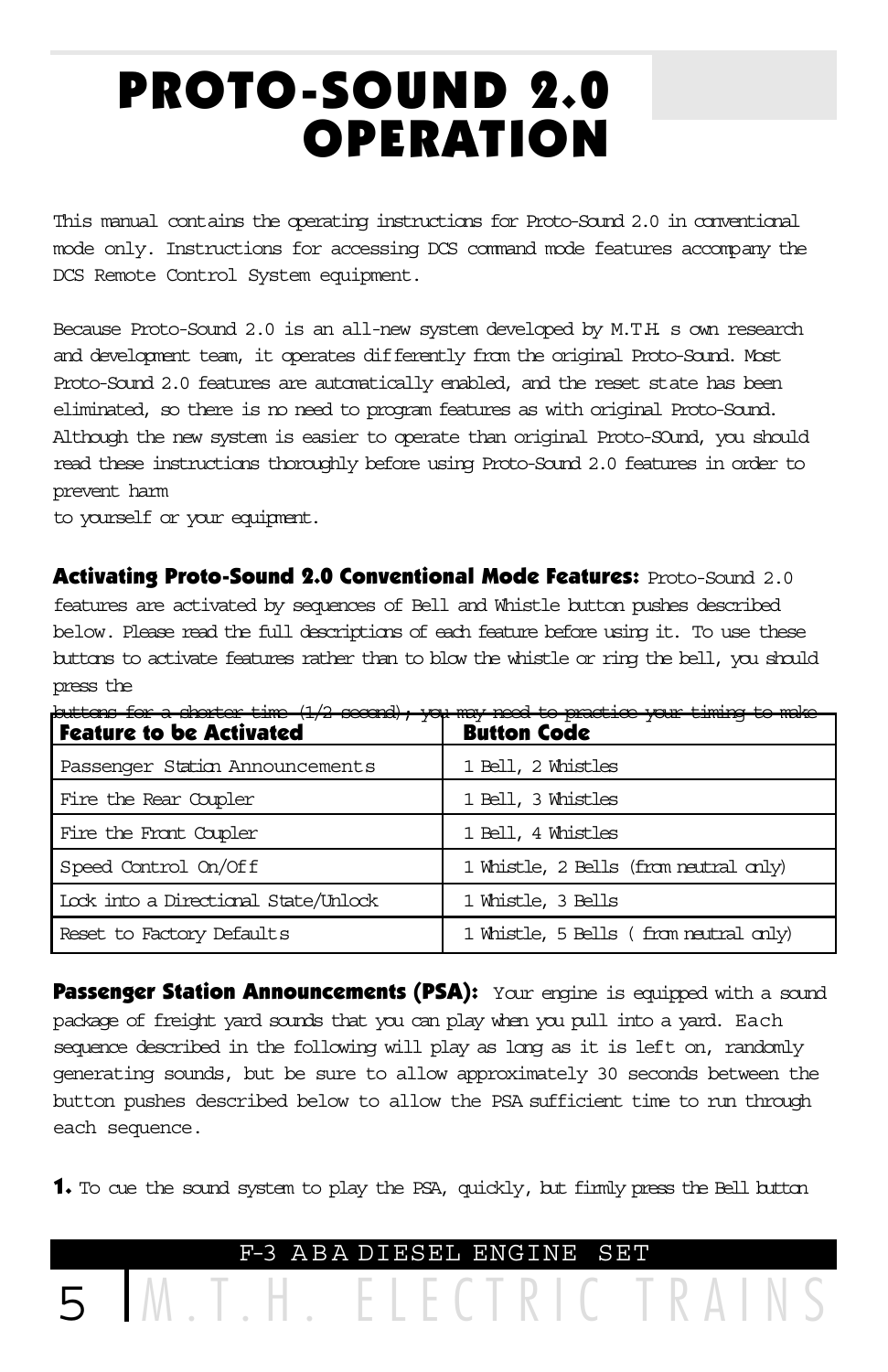2. Press the Direction button once to stop the engine. This will trigger the first sequence of PSA. The reverse unit is temporarily disabled so that the train will not move as you use the the Direction button to trigger the sounds, and Proto-Sound 2.0 has disabled operator control over the Whistle and Bell buttons until the full PSA sequence is complete.

3. After waiting about 30 seconds for that sequence to run, press the Direction button again to trigger the second sequence of PSA.

4. After waiting about 30 seconds, press the Direction button again to trigger the third PSA sequence.

5. Again, after allowing about 30 seconds for that sequence to run, press the Direction button one more time to trigger the fourth and final PSA sequence. The PSA will continue, and within a few seconds, the engine will start and move out on its own at the current throttle setting, in the same direction it was traveling when you began the sequence. Once the bell turns off, the operator regains control of the transformer s bell and whistle buttons and can ring the bell or blow the whistle as usual.

#### Tips on Using PSA

You can terminate PSA at anytime by turning off power to the track for 15 sec-

onds.

You do not have to be in Forward to use PSA. At the conclusion of the full

#### sequence,

the train will pull away from the station in whatever direction you were going when you activated the feature.

You can use PSA even if you are double-heading with another engine. If the sec-

#### ond

is not equipped with PSA at all, you must remember not to leave the throttle at a high

voltage level once you have stopped the engine to run the PSA. Otherwise, the eqine without PSA willstart vibrating on the track as its motors strain to move the train, since they cannot be automatically disabled during the PSA cycle. If the second engine is an original Proto-Sound engine equipped with PSA, you may choose

F-3 A B A DIESEL ENGINE SET

M.T.H. ELECTR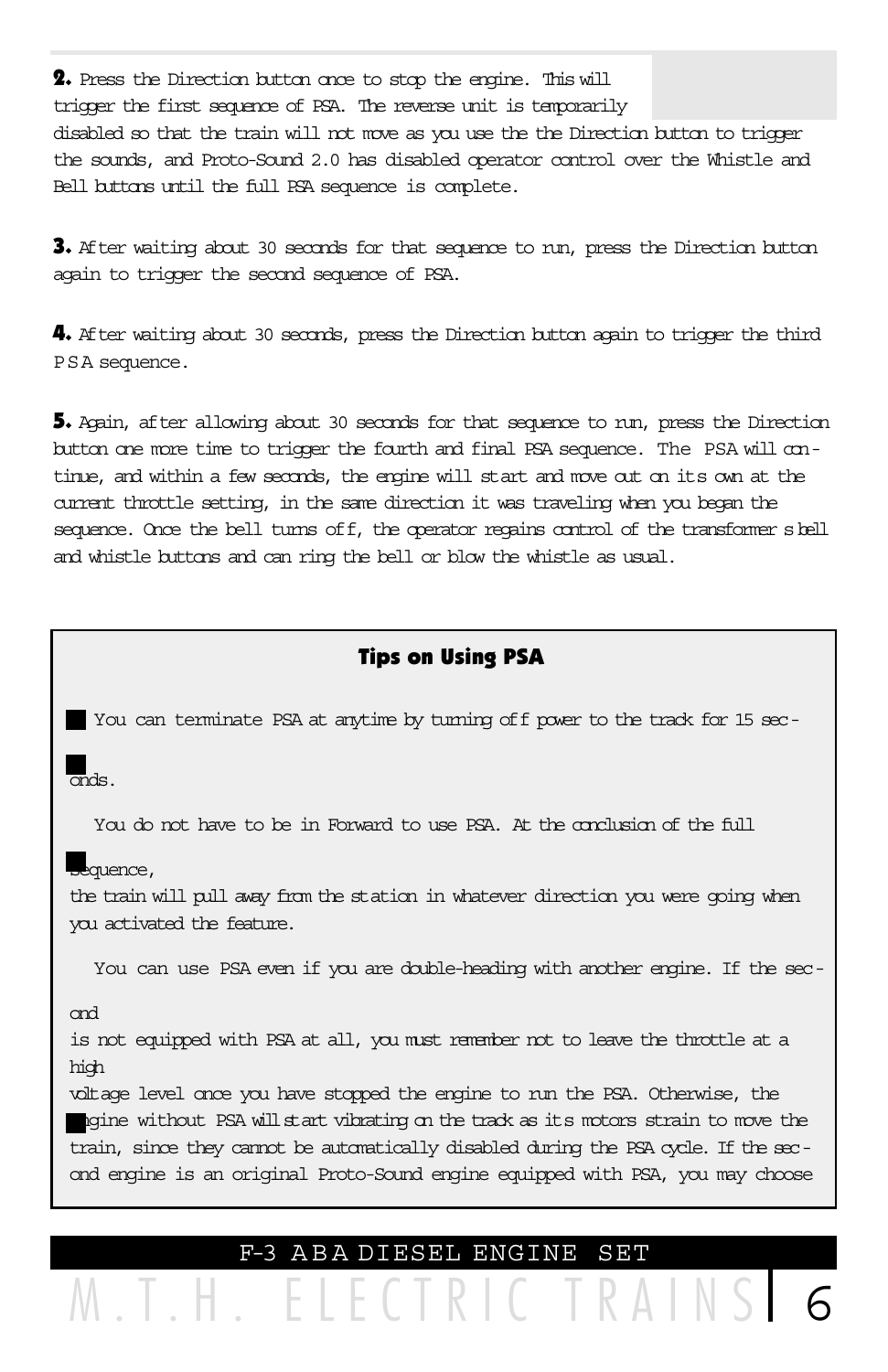## PROTO-COUPLER ®OPERATION

This engine is equipped with a coil-wound Proto-Coupler for remote uncoupling action. Because the Proto-Coupler is controlled through the Proto-Sound 2.0 microprocessor, it does not require an uncoupling track section or modification to your layout to function. Use the codes listed below.

**Rear Coupler:** To fire the rear coupler, press the Bell button once followed immedi-

ately

by three pushes of the Horn/Whistle button. The sound of the lift bar and air line depletion will play, and the knuckle will be released.

## SPEED CONTROL

M.T.H. engines equipped with Proto-Sound 2.0 have speed control capabilities that allow the engine to maintain a constant speed up and down grades and around curves, much like an automobile cruise control. You can add or drop cars on the run, and the engine will maintain the speed you set.

While the engine is programmed to start with the speed control feature activated, you can opt to turn it off. This means the engine s speed will fall as it labors up a hill and increase as it travels downward. It is also affected by the addition or release of cars while on the run. To maintain a constant speed when speed control is turned off, you need to adjust the track voltage yourself. When speed control is off, the volume will drop to allow for better low voltage operation. Full volume is restored upon reactivation of speed control.

**To turn speed control on and off:** First, put the engine in neutral, then press the transformer s Horn/Whistle button one time then immediately press the Bell button two times. Two whistle blasts will indicate that the engine has made the change. Repeat the

1 Horn/Whistle, 2 bells code to return it to the other state. You will want to do this during the initial neutral start-up if you ever couple this engine with another

### LOCK INTO A DIRECTIONAL STATE

You can lock your engine into a directional state (forward, neutral, reverse) to prevent it from changing directions. To do this, put the engine into the direction you want or in neutral, run it at a very low speed (<10 scale mph), and quickly but firmly press your remote s Horn/Whistle button once followed immediately by three presses of the Bell

F-3 A B A DIESEL ENGINE SET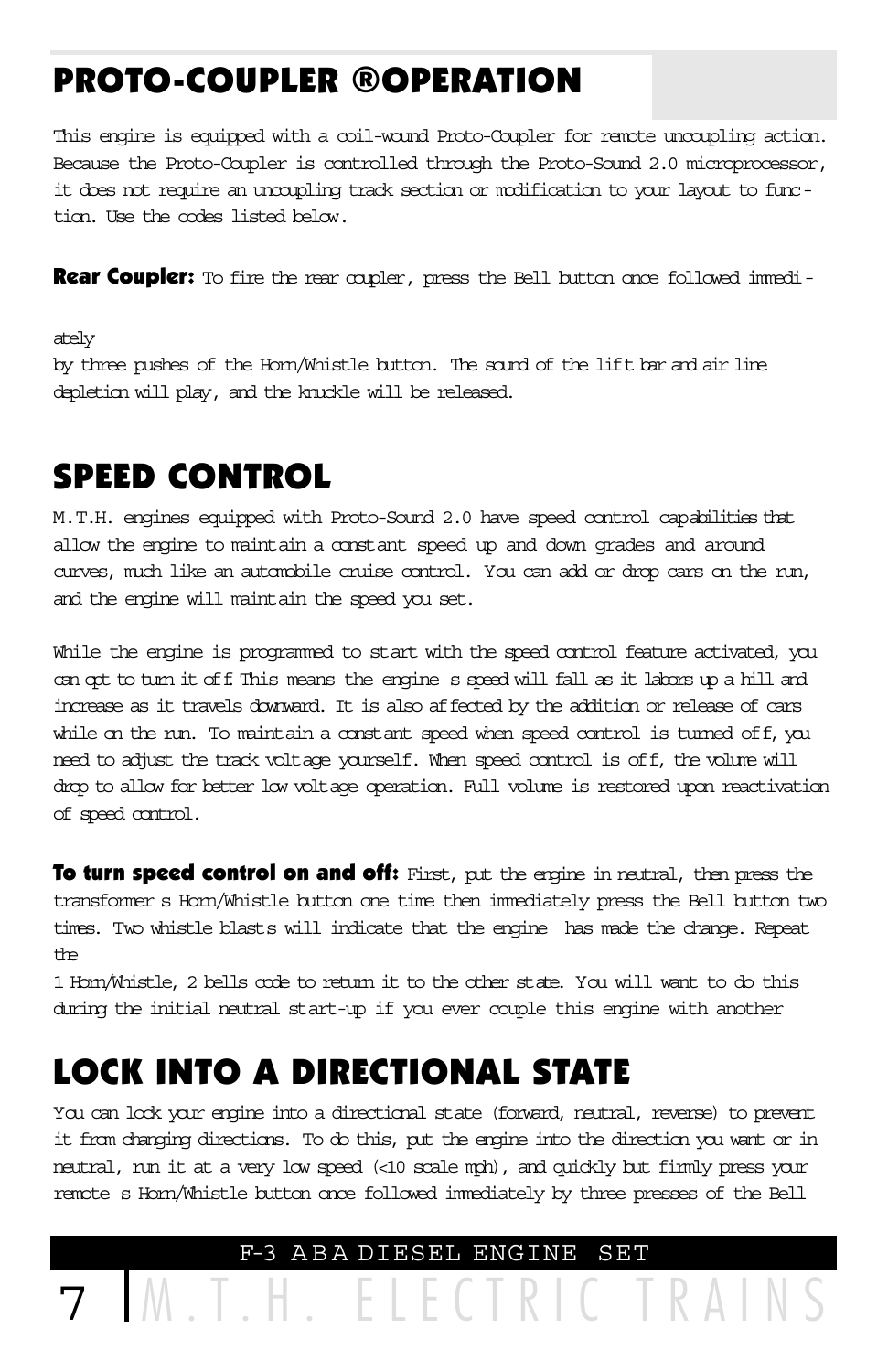button. Two Horn/Whistle blasts will indicate that the engine has made the change. The engine will not change direction (including going into neutral) until you repeat the 1 Horn/Whistle, 3 bells code to return the engine to its normal state, even if the engine has been kept without power for extended periods of time.

## RESET TO FACTORY DEFAULTS

To override the settings you currently have assigned to the engine and reset it to its factory defaults, while in neutral press the Horn/Whistle button once, followed immediately by five quick pushes of the Bell button. Two horn blasts will indicate that the engine has made the change

## AUTOMATIC SOUNDS

Certain Proto-Sound 2.0 sound effects automatically play in programmed conventional mode conditions:

Squealing Brakes: This sound plays anytime the engine s speed decreases rapidly.

Cab Chatter: This sound play when the engine idles in neutral.

**Engine Start-up and Shut-down:** This sound plays when the engine is initially powered on or is powered off for five seconds or more.

## MAINTENANCE

## LUBRICATION AND GREASING

This engine should be oiled and greased in order to run properly.

You should regularly lubricate the engine to prevent them from squeaking. Use light household oil and follow the lubrication points marked L in Figure 2. Do not over oil. Use only a drop or two on each pivot.



F-3 A B A DIESEL ENGINE SET Figure 2 - Lubrication Points on the Engine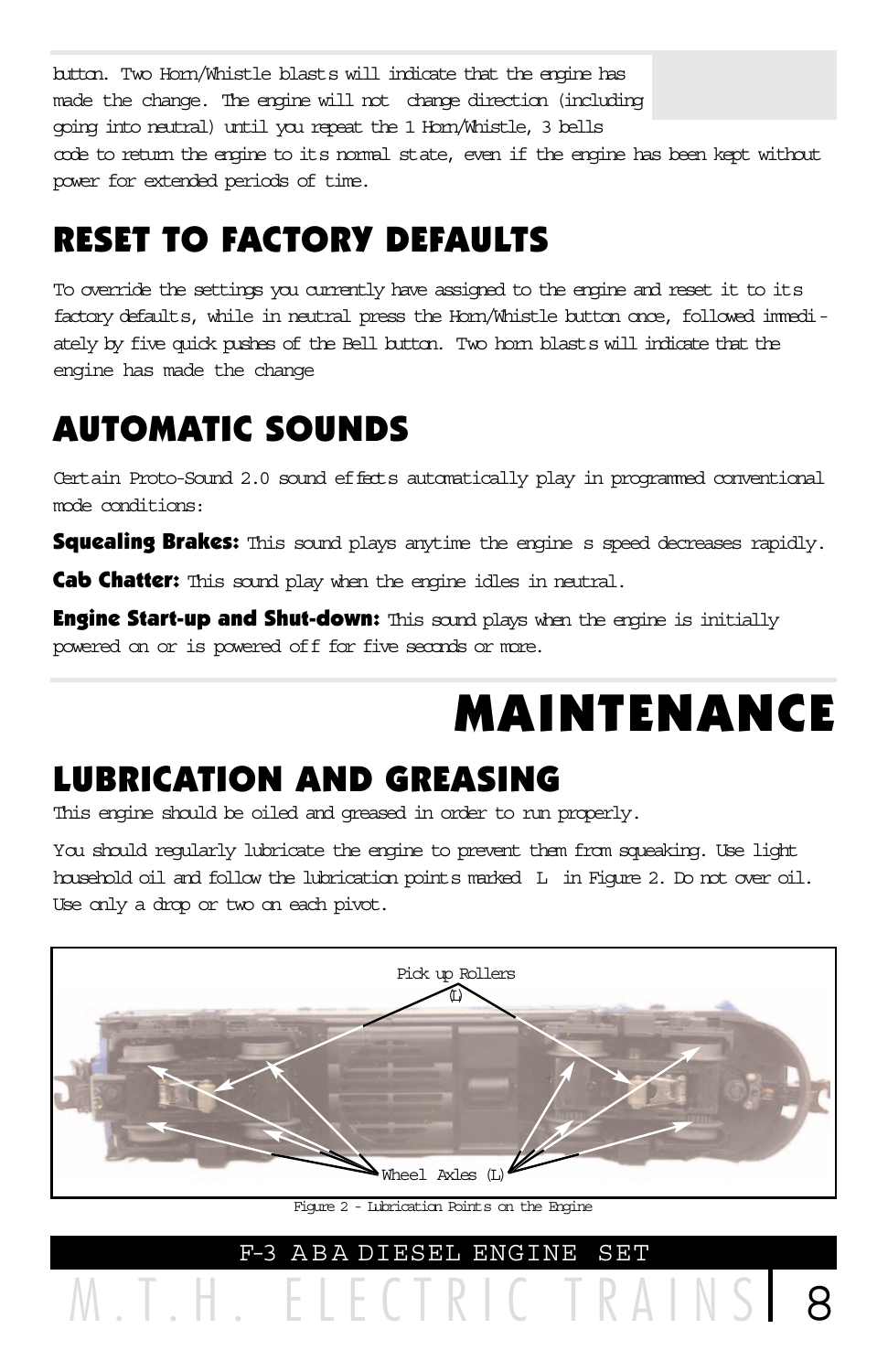The locomotive s internal gearing was greased at the factory and should not need additional grease until after 50 hours of operation or one year, which ever comes first. To access the gear box, do the following:

1. Unscrew the body mount screws as shown in Figure 3 and remove the body shell

from

the chassis.



Figure 3 - Location of body mount screws

2. Once the body is removed, remove the trucks by unscrewing the motor mount screw located on the underside of the drive trucks. See Figure 4.

3. Pull the motor away from the truck block and lightly coat the motor worm gear and bronze drive gear with grease.

4. Reassemble the truck and motor being careful not to pinch any wires between the truck block and motor mount.

5. Repeat steps on the other motor.

6. Reassemble the engine in reverse order.

7. Grease Idler Gears. Located on the outside of the truck block.



Figure 4 - Motor Mount Screw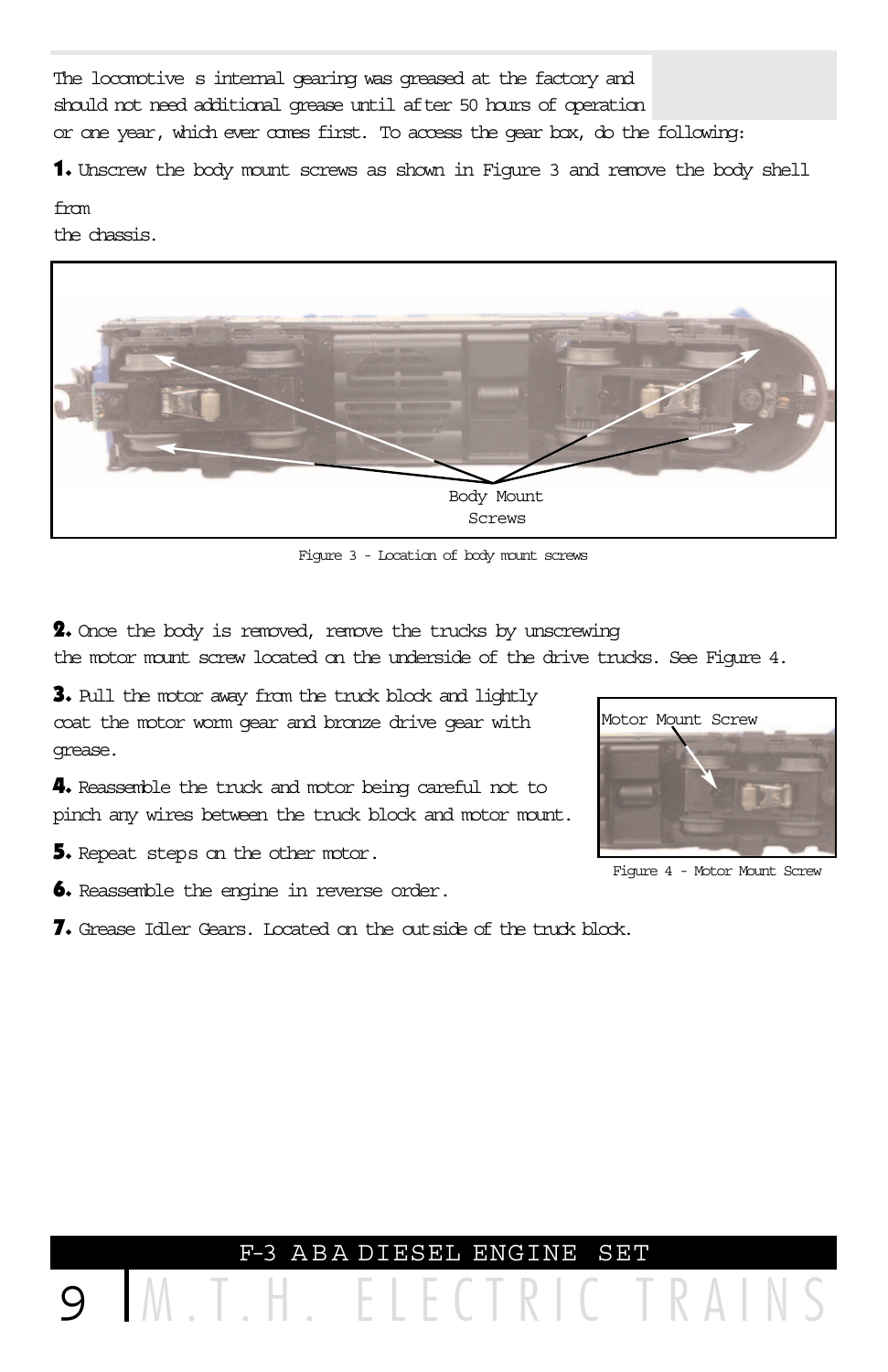## CLEANING THE WHEELS & TRACK

Periodically check the engine wheels and pick-up rollers for dirt and buildup, which can cause poor electrical contact and traction and prematurely wear out the neoprene traction tires. Wheels and tires can be cleaned using denatured alcohol (not rubbing alcohol), which can be found in home improvement stores, applied with a cotton swab.

Occasional cleaning of the track will also help to ensure good electrical contact and prolong the life of your engine s tires. To clean the track, use a clean rag and denatured alcohol (not rubbing alcohol). Unplug the transformer and rub the rails of the track,

turning the rag frequently to ensure that you are using clean cloth on the rails.

### TRACTION TIRE REPLACEMENT

Your locomotive is equipped with two neoprene rubber traction tires on each powered truck block. While these tires are extremely durable, you may need to replace them at some point.

1. Remove the body shell by unscrewing the body mount screws.

2. Remove the motor mount screw from the bottom of the truck block. Detaching the truck block from the motor.

3. Remove the truckside frames giving you access to the traction tires.

4. Make sure the old tires have been completely removed from the groove in the drive wheel, using a razor blade or flat head screwdriver to pry away any remains.

5. Slip the new tire onto the wheel. You may find it useful to use two small flathead screwdrivers to stretch the tire over the wheel.

6. If you twist the tire while stretching it over the wheel, you will need to remove and reinstall the tire. Otherwise your engine will wobble while operating.

7. Make sure the tires are fully seated inside the groove. Use a razor blade to trim away

any excess tire that doesn t seat itself inside the groove properly.

One set of replacement tires is included with your model.

Additional tires are available directly from M.T.H. Parts Department (Phone: 410.381.2580).

### F-3 A B A DIESEL ENGINE SET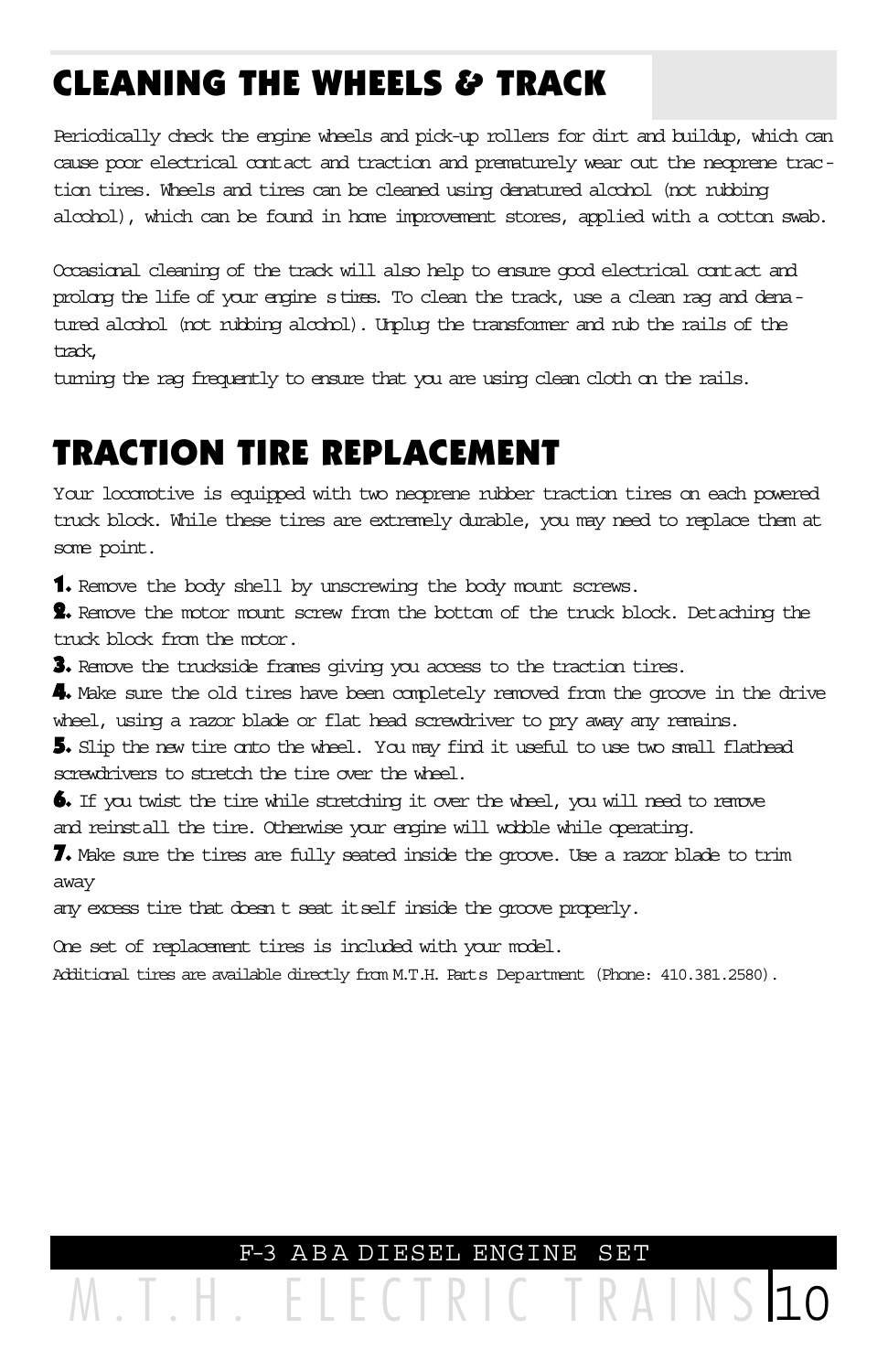### PROTO-SMOKE® UNIT OPERATION

This engine contains a smoke unit that outputs smoke through the smokestack on the engine. The smoke unit is essentially a small heating element and wick that soaks up and then heats a mineral oil-based fluid that emits a harmless smoke.

The smoke is then forced out of the stack by a small electric fan.

W ith a few easy maintenance steps, you should enjoy trouble-free smoke unit operation for years.

When preparing to run this engine, add 15-20 drops of smoke fluid through the smokestack. (see figure 5) W e recommend M.T.H. ProtoSmoke, Seuth, LGB, or LVTS fluids (a small pipette of ProtoSmoke fluid is included). Do not over fill the unit or the fluid may leak out and coat the interior engine components.

If you choose not to add the fluid (or have already added the fluid but choose to run smoke free), turn of f the smoke unit switch located under the engine body. (see figure 6) Failure to either add fluid to the unit or to turn it off may damage the smoke unit heating element and/or wicking material.

When the smoke output while running begins to diminish, add another 10-15 drops of smoke fluid or turn the smoke unit off.

When storing the unit for extended periods of time, you may want to add about 15 drops of fluid to prevent the wick from drying out.

After removing the engine from storage, add another 25 drops of fluid, letting the wick soak up the fluid for 15 minutes prior to operation.

If you experience poor or no smoke output when the smoke unit is on and has fluid, check the wick to see if it has become hard, blackened, and unabsorbant around the heating element. Remove



Figure 5 - Add Smoke Fluid



Figure 6 - Smoke Unit On/Off Switch



Figure 7 - Smoke Unit Inspection Cover

the smoke unit inspection cover from the smoke unit s body. (see figure 7) After removing the

inspection cover screws, lift the inspection plate away and inspect the wick. If it is darkly discolored and hard, it should be replaced.

F-3 A B A DIESEL ENGINE SET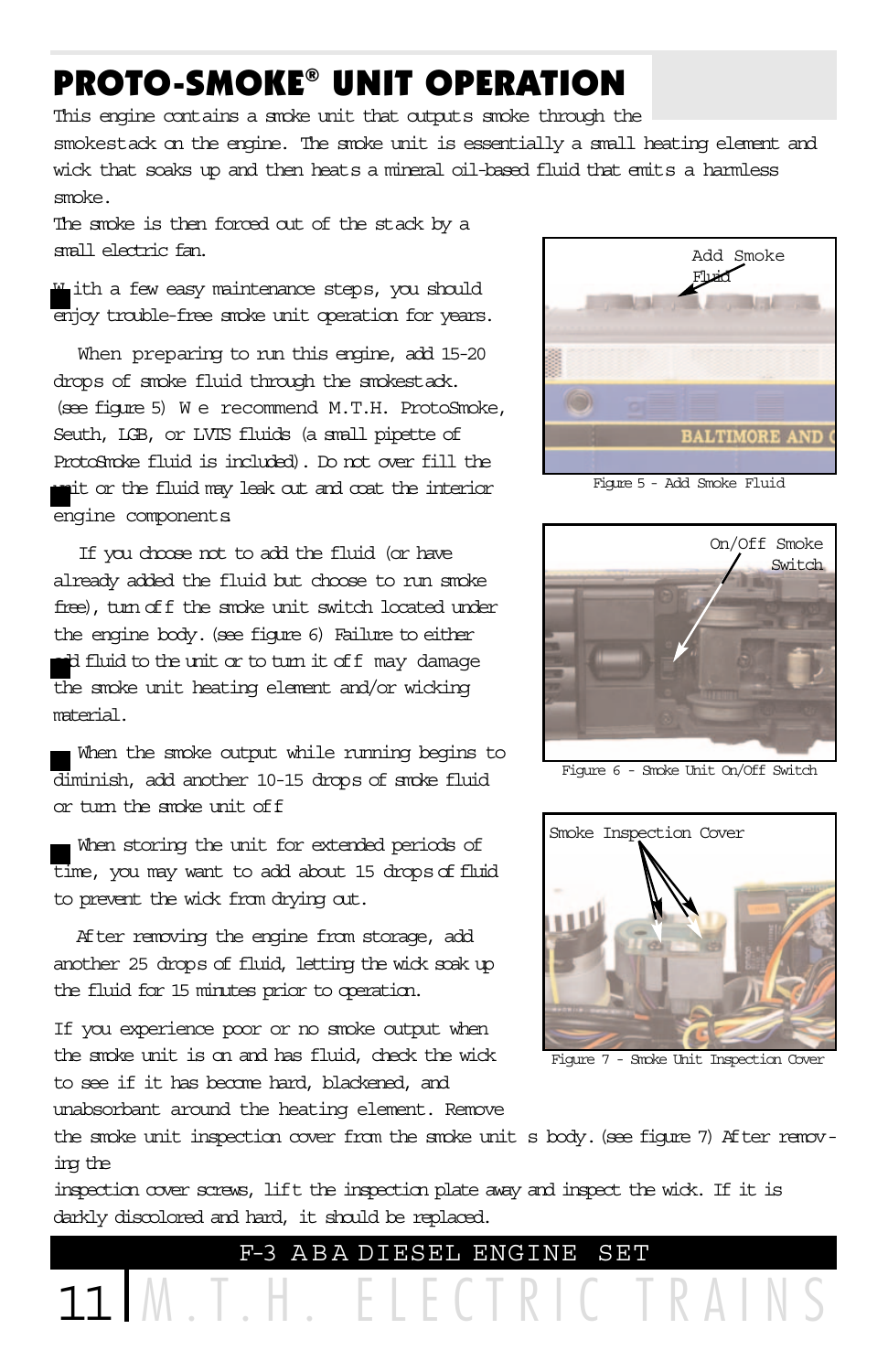## LIGHT BULB REPLACEMENT

To replace the light bulb in the engine, follow these instruction and see the diagrams below:

Remove shell by removing body mount screw shown in figure 3 on page 9. Once the

body

shell has been removed, disconnect the bulb harness from the socket on the constant voltage circuit and replace the bulb.

inside of the shell, remove the shell, and slide the spring contact bracket (see

figure 9) of fits post. Remove the light bulb and wires taking care to notice the path that the wires take on the inside of the shell. Replace bulb Spring Contact Bracket and reassemble



Figure 8 - Light Bulb



Figure 9- Spring Contact Bracket

M.T.H. ELECTRIC TRAINS 12 F-3 A B A DIESEL ENGINE SET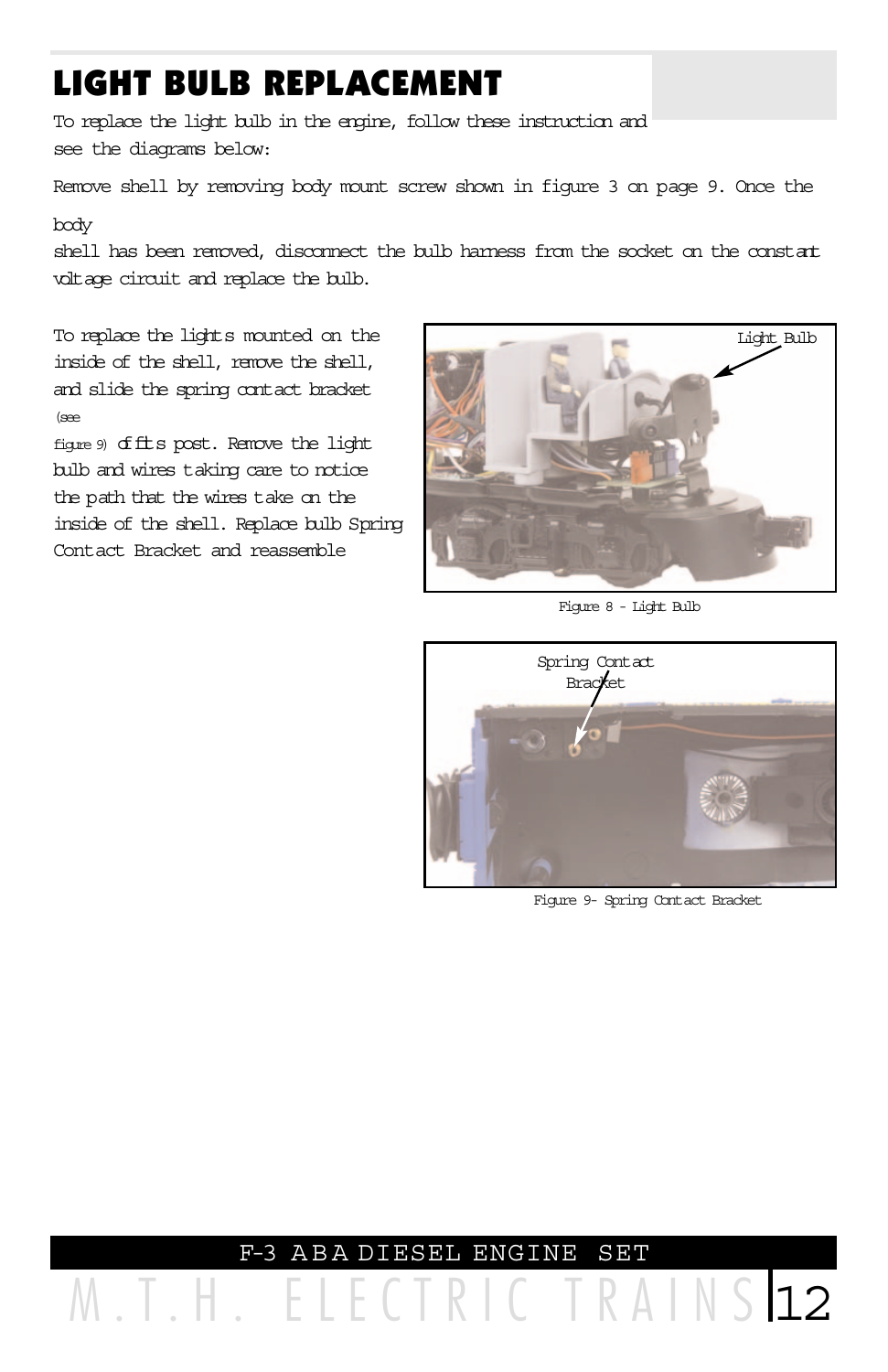## SELF CHARGING BATTERY BACK-UP

The special NiCad 7-cell 8.4v self-charging battery recharges

continuously during train operartion and should last for up to five years. The battery is a dry battery that should not leak or cause any damage to your engine. Depending upon when your engine was built, it may need to be charged right out of the box. If engine sounds seem distorted or garbled at low voltages or become silent when power from the transformer is turned off, test the battery to determined whether it should be recharged.

Test: Put the engine in neutral and leave the track volt-

#### age

at 10-12 volts (high enough or the lights to shine brightly and the engine to move steadily) for 15 minutes.

Recharge: If the sounds are improved at the end of the 15-minute test charge, the battery charge has run down and can be recharged. There are a number of ways you can do this:



Figure 10- Battery Port

RAINS

 Leave the engine in neutral with track voltage at 10-12 volts for 6-7 hours so the battery can fully recharge. If your unit has a smoke unit,

be sure that it is turned off.

 Use M.T.H. s battery recharger (sold separately) that plugs into the wall outlet and a special port under the engine (see figure 10) to recharge the battery overnight without leaving it on the track.

Replace: If the sounds are not improved at the end of the 15 minute test charge, the battery must be replaced (as shown in figure 11, below). Contact the M.T.H. Parts Department (phone: 410-381-2580; e-mail: parts@mth-railking.com; mail: 7020 Columbia Gateway Drive, Columbia MD 21046-1532) for a replacement battery. A



F-3 A B A DIESEL ENGINE SET Figure 11- Replacing the Battery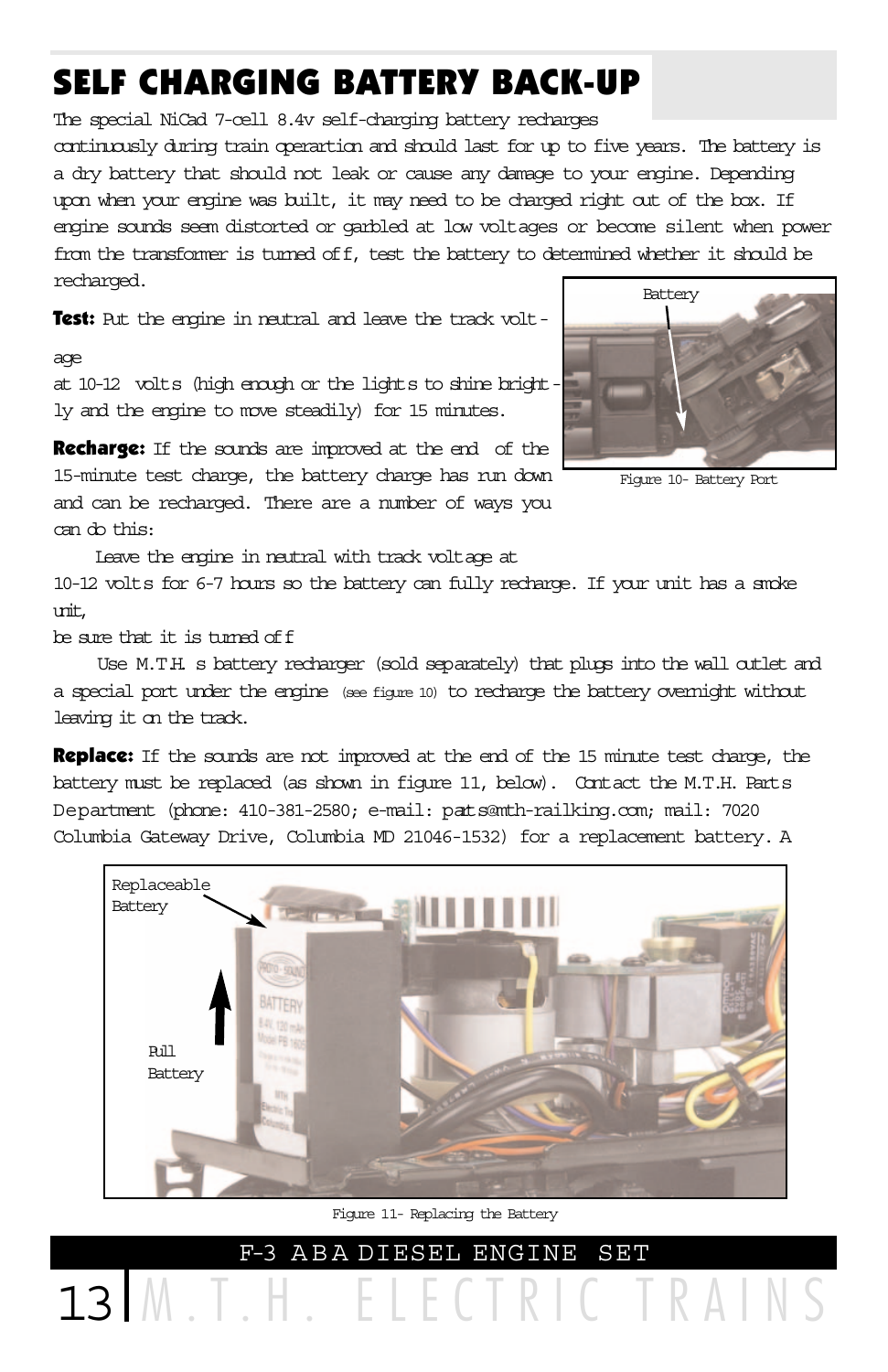## TROUBLESHOOTING PROTO-SOUND® 2.0

Although Proto-Sound 2.0 has been designed and engineered for ease of use, you may have some questions during initial operation. The following table should answer most questions. If your problem cannot be resolved with this table, contact M.T.H. for assistance (telephone: 410-381-2580; fax: 410-423-0009; service@mth-railking.com, 7020 Columbia Gateway Drive, Columbia MD 21046-1532).

| <b>Starting Up</b>                                                                                                                                     | <b>Remedy</b>                                                                                                                                                                                                     |
|--------------------------------------------------------------------------------------------------------------------------------------------------------|-------------------------------------------------------------------------------------------------------------------------------------------------------------------------------------------------------------------|
| When I first turn the power on, the engine<br>will not begin to run. I have to turn the<br>throttle of f and on again to get the engine<br>to operate. | This is normal behavior. To prevent<br>accidental high-speed start-ups<br>ProtoSound 2.0 is programmed to start up<br>in ratral<br>anytime track power has been turned of f<br>for several seconds. See the Basic |
| <b>Horn/Whistle</b>                                                                                                                                    | <b>Remedy</b>                                                                                                                                                                                                     |
| When I press the hom/whistle button, the<br>bell comes on instead.                                                                                     | Reverse the transformer leads.                                                                                                                                                                                    |
| I can t get the hom to blow when I press<br>the whistle button.                                                                                        | You may be pressing the button too<br>quickly. Try pressing the hom/whistle but-<br>ton more slowly, taking approximately one<br>full second to fully depress the button.                                         |
| <b>Bell</b>                                                                                                                                            | <b>Remedy</b>                                                                                                                                                                                                     |
| When I press the bell button, hom/whistle<br>comes on instead.                                                                                         | Reverse the transformer leads.                                                                                                                                                                                    |
| I can t get the hom to blow when I press<br>the whistle button.                                                                                        | You may be pressing the button too quick-<br>y. Try pressing the bell button more slow-<br>ł,<br>taking approximately one full second to                                                                          |
| The bell won t work on a separate bell                                                                                                                 | tully depress the button.                                                                                                                                                                                         |
| httm.                                                                                                                                                  | Check the wiring of the separate button.                                                                                                                                                                          |
| Bell                                                                                                                                                   | <b>Remedy</b>                                                                                                                                                                                                     |
| When I try to fire the coupler, PSA stats                                                                                                              | You are waiting too long between whistle<br>button presses.                                                                                                                                                       |
| The Proto-Coupler won t let the engine<br>uncaple on the fly.                                                                                          | Try lubricating the coupler knuckle with<br>a dry graphite lubricant. Do NOT use oil.                                                                                                                             |
| The capler does not fire or stay capled.                                                                                                               | The coupler needs to be cleaned. Wipe<br>with denatured alcohol (not rubbing<br>alodrol) and let dry.                                                                                                             |

M.T.H. ELECTRIC TRAINS 14 F-3 A B A DIESEL ENGINE SET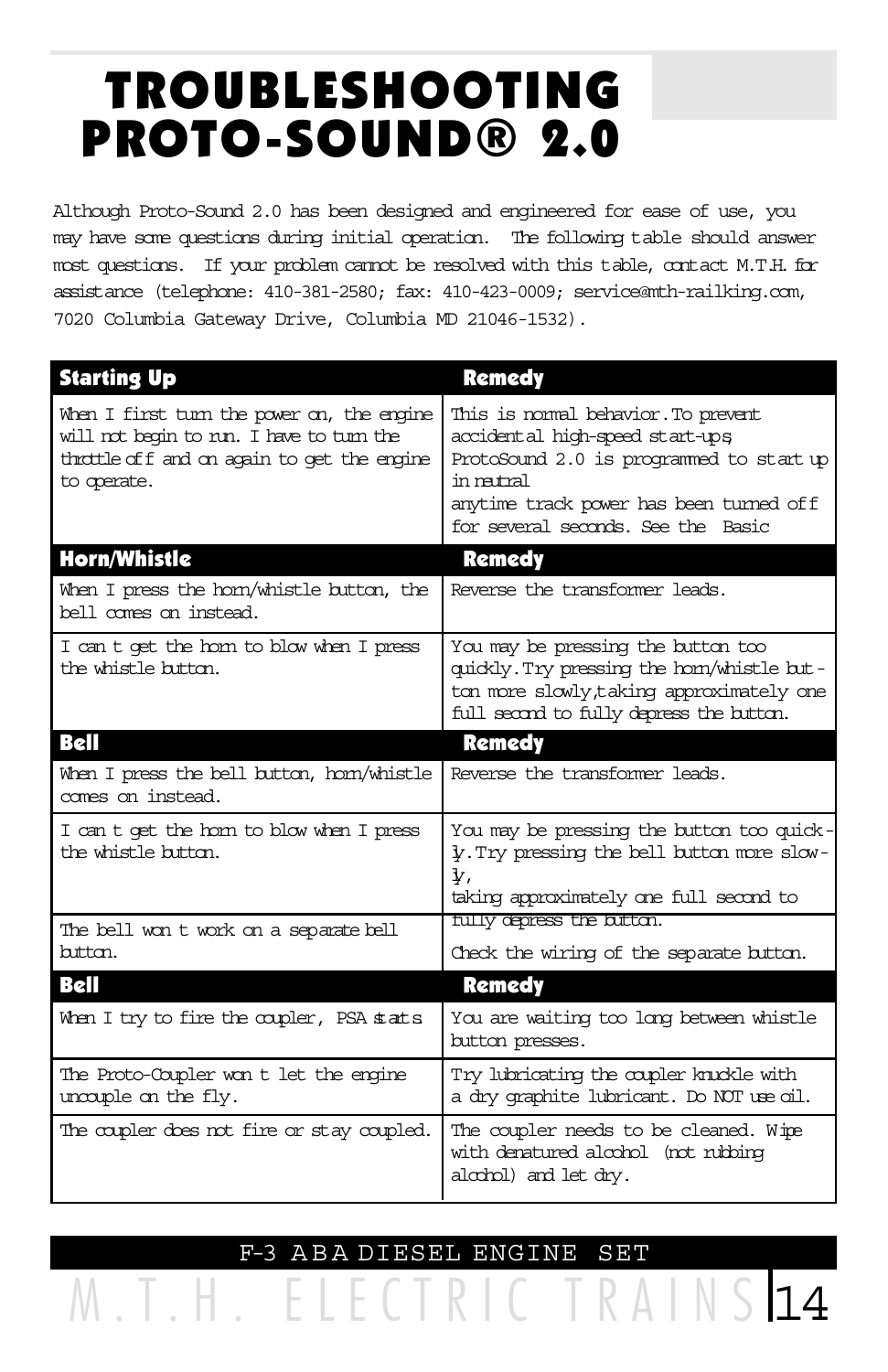| <b>Cab Chatter</b>                                                                                                  | <b>Remedy</b>                                                                                                                                                                                                                                                                               |
|---------------------------------------------------------------------------------------------------------------------|---------------------------------------------------------------------------------------------------------------------------------------------------------------------------------------------------------------------------------------------------------------------------------------------|
| Sometimes the cab chatter sounds don t<br>play.                                                                     | Cab chatter plays only in neutral at ran-<br>dom intervals                                                                                                                                                                                                                                  |
| Lock-out                                                                                                            | <b>Remedy</b>                                                                                                                                                                                                                                                                               |
| I can t get the engine to nun after I power<br>up the transformer. It sits still with the<br>engine sounds running. | The engine is looked into the neutral<br>position. Follow the directions in to the<br>Lock into Direction State section.                                                                                                                                                                    |
| The engine won t lock into forward, neutral<br>or reverse.                                                          | Engine speed must be below 10 scale<br>mph. (approx. 10 volts or less in conven-<br>tional mode)                                                                                                                                                                                            |
| <b>Volume</b>                                                                                                       | <b>Remedy</b>                                                                                                                                                                                                                                                                               |
| The sounds seem distorted, especially<br>when the whistle or bell is activated.                                     | Proto-Sound 2.0 volume is set too high.<br>Turn the volume control knob on the bot-<br>tom of the chassis counterclockwise to<br>reduce the volume.                                                                                                                                         |
| <b>Battery</b>                                                                                                      | Remedy                                                                                                                                                                                                                                                                                      |
| The engine will not leave the initial neutral<br>state.                                                             | Check to be sure the battery is installed<br>and fully charged. See the Self Charging<br>Battery Back-up section.                                                                                                                                                                           |
| Iget no sounds when the engine shifts<br>between direction states.                                                  | The battery may be dead or need to be<br>charged. See the Self Charging Battery<br>Back-up section.                                                                                                                                                                                         |
| After I turn of f my transformer, my engine<br>continues to make sounds before quitting.                            | Proto-Sound 2.0 is designed to continue<br>to sound for a few seconds after the<br>power to the track has been shut of f                                                                                                                                                                    |
| <b>PSA</b>                                                                                                          | <b>Remedy</b>                                                                                                                                                                                                                                                                               |
| The PSA sounds occasionally repeat<br>themselves.                                                                   | Proto-Sound 2.0 has a built in random<br>number generator that randomly selects<br>each sound clip to play. Because there are<br>a limited number of sound clips available<br>in each PSA sequence, it is probable that<br>some of these sound clips will be repeated<br>from time to time. |
| Once in PSA, the engine doesn t go into<br>reverse.                                                                 | So that PSA effects can be as realistic as<br>possible, Proto-Sound 2.0 disables the<br>reversing unit whenever it is enabled. This<br>way the engine remains still at its stop as<br>the operator cycles through the PSA<br>sequences.                                                     |
| When the PSA enters its last sequence<br>the bell automatically comes on.                                           | It is programmed to start ringing the bell at<br>that point. After approximately 12 rings of                                                                                                                                                                                                |

### F-3 A B A DIESEL ENGINE SET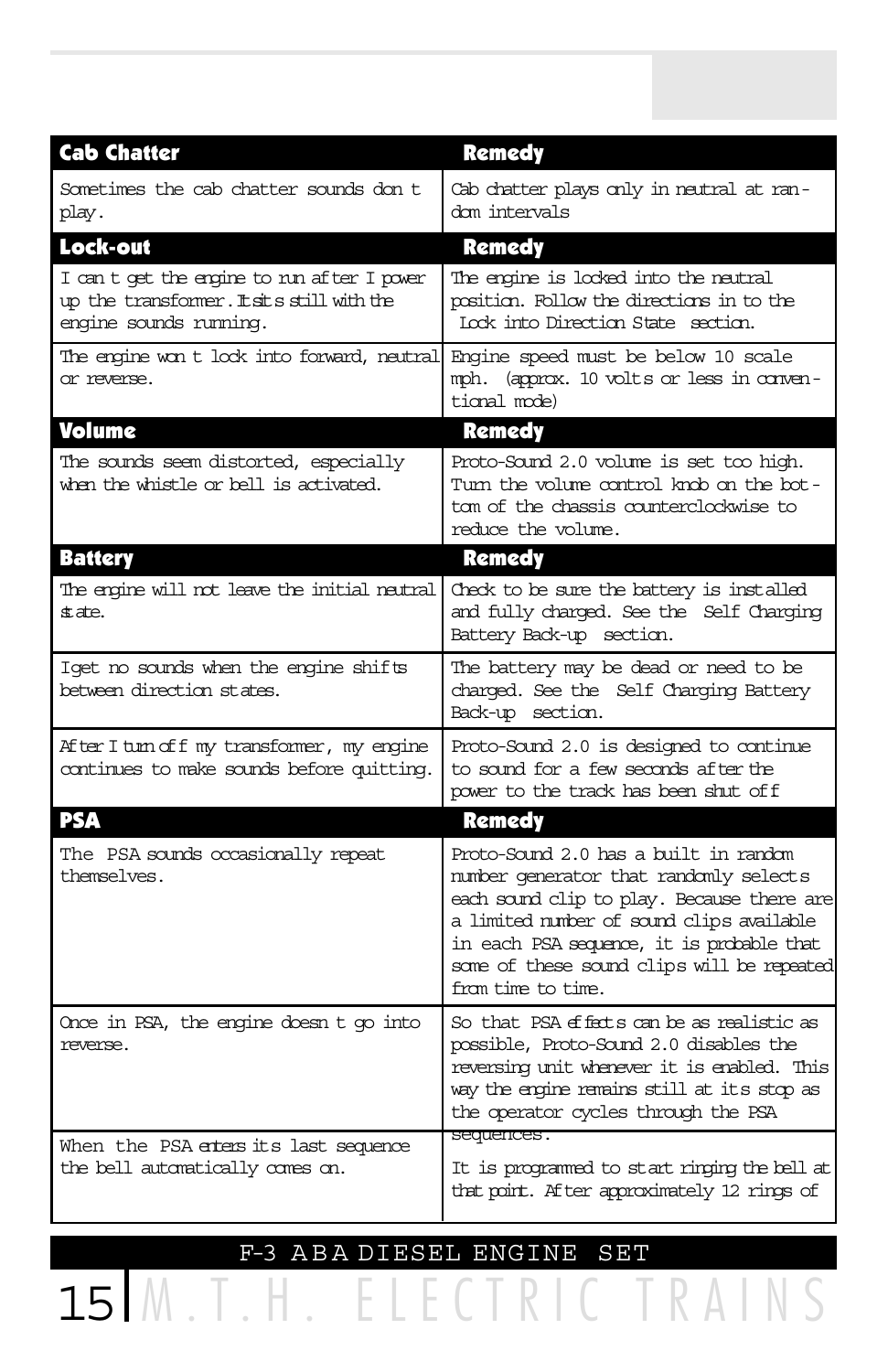| <b>PSA</b> (continued)                                                                                                                                                    | <b>Remedy</b>                                                                                                                                                                                                 |
|---------------------------------------------------------------------------------------------------------------------------------------------------------------------------|---------------------------------------------------------------------------------------------------------------------------------------------------------------------------------------------------------------|
| When PSA is enabled, pressing the whis-<br>tle and bell automatically comes on.                                                                                           | Because PSA must control various effects<br>in each sequence, Proto-Sound 2.0 takes<br>control of these sound effects until you<br>exit PSA.                                                                  |
| I push the direction button but the next<br>sound clip in the sequence does not play<br>or the engine does not come out of PSA<br>after fourth press of direction button. | Each PSA clip must play for approximately<br>30 seconds before PSA will advance to<br>the next step in the PSA cycle. Wait at<br>least 30 seconds in each PSA sound clip<br>before pressing the sound button. |

## COMPATIBILITY

This engine will operate on any traditional O-31 or larger O Gauge track system, including M.T.H. s RealTraxfi or ScaleTrax or traditional tubular track. It is also compatible with most standard AC transformers. (See page 17 for a complete list of compatible transformers and wiring instructions.)

F-3 A B A DIESEL ENGINE SET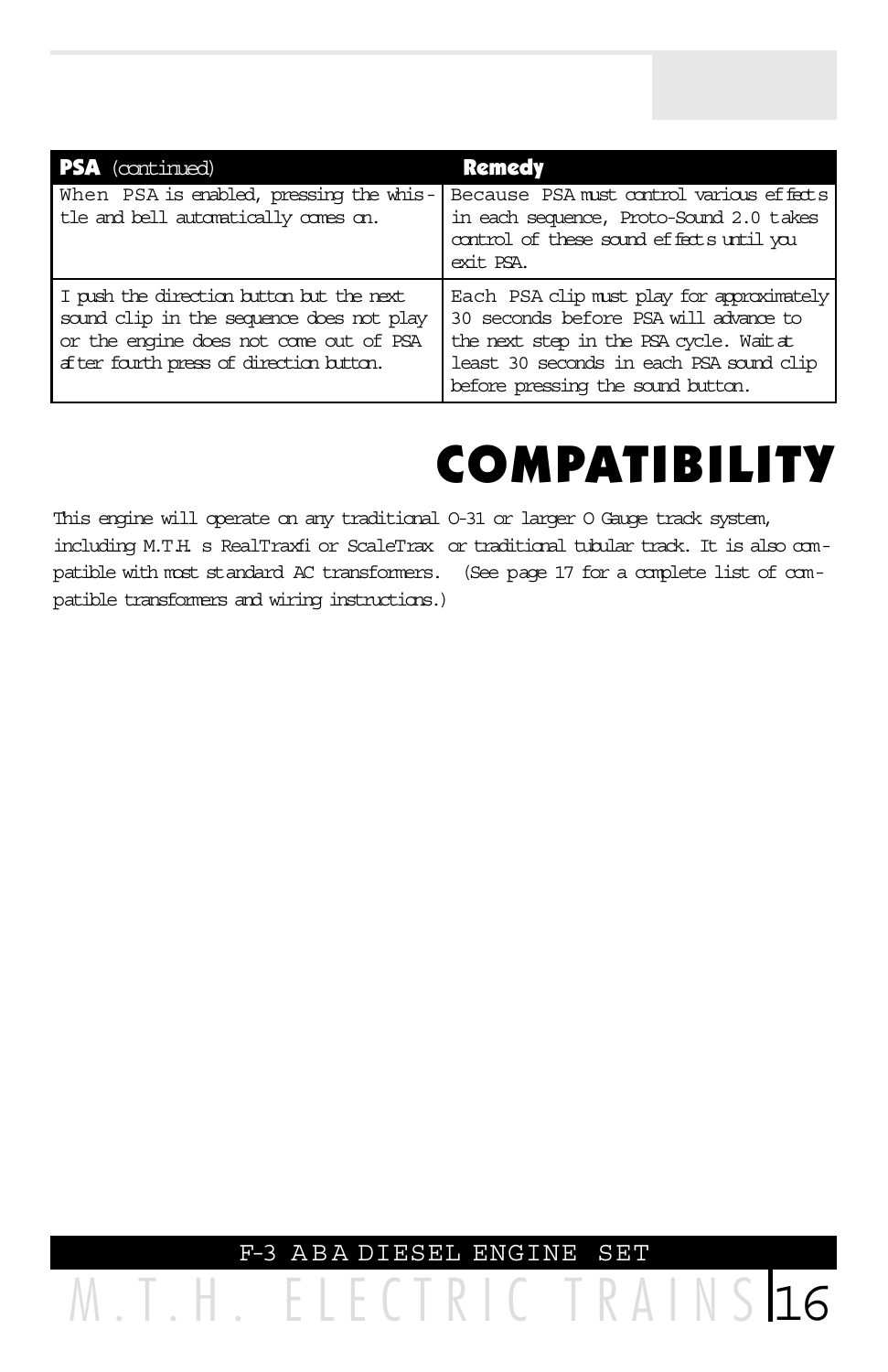## TRANSFORMER COMPATIBILITY CHART

Note that many of the operational commands described in these instructions require a bell button, so if your transformer does not have its own bell button, you should consider adding one to get the full benefit of the system.

| Transformer<br>Rail   | <b>Center Rail</b>           | <b>Outside Rail</b>      | Min/Max<br><b>Voltage</b> | Power<br>Rating | Transformer<br>Type |
|-----------------------|------------------------------|--------------------------|---------------------------|-----------------|---------------------|
| MTH Z-500             | Red Terminal                 | <b>Black Terminal</b>    | $0 - 18v$                 | 50 watt         | Electronic          |
| MTH Z-750             | Red Terminal                 | Black Terminal           | $0-21v$                   | 75 watt         | Electronic          |
| MTH Z-1000            | Red Terminal                 | Black Terminal           | $0 - 21v$                 | $100$ Watt.     | Electronic          |
| MTH Z-4000            | Red Terminal                 | Black Terminal           | $0-22v$                   | 390 watt        | Electronic          |
| Lionel 1032           | U                            | Α                        | $5 - 16v$                 | 90 watt         | Standard            |
| Lionel 1032M          | U                            | A                        | $5 - 16v$                 | 90 wat.t.       | Standard            |
| Lionel 1033           | U                            | Α                        | $5-16v$                   | 90 watt         | Standard            |
| Lionel 1043           | U                            | A                        | $5 - 16v$                 | 90 watt         | Standard            |
| Lionel 1043M          | U                            | A                        | $5 - 16v$                 | 90 watt.        | Standard            |
| Lionel 1044           | U                            | A                        | $5 - 16v$                 | 90 watt.        | Standard            |
| Lionel 1053           | U                            | A                        | $5-16v$                   | 90 watt         | Standard            |
| Lionel 1063           | U                            | A                        | $5 - 16v$                 | 90 watt         | Standard            |
| All-Trd               | <b>LeftTerminal</b>          | Right Terminal           | $0 - 24v$                 | 300 watt        | Electronic          |
| Powermaster           | Α                            | U                        | $0 - 18v$                 | 135VA           | Electronic          |
| Dallee Hostler        | <b>LeftTerminal</b>          | Right Terminal           |                           |                 | Electronic          |
| Lionel MW             | Outside Track<br>Terminal    | Inside Track<br>Terminal | $5 - 16v$                 | 50VA            | Electronic          |
| R.0.W.                | Red Terminal                 | <b>Black Terminal</b>    | $0 - 24v$                 | 384 watt        | Standard            |
| Lionel RS-1           | Red Terminal                 | <b>Black Terminal</b>    | $0 - 18v$                 | 50VA            | Electronic          |
| Lionel RW             | U                            | A                        | $9 - 19v$                 | 110 watt        | Standard            |
| Lionel SW             | U                            | A                        | Unknown                   | 130 watt        | Standard            |
| Lionel T W            | U                            | Α                        | $8-18v$                   | 175 watt        | Standard            |
| Lionel ZW             | $A, B, C$ or $D$             | U                        | $8-20v$                   | 275 watt        | Standard            |
| Celebration<br>Series | Lionel Post War Red Terminal | <b>Black Terminal</b>    | $0 - 18v$                 | 135 watt        | Electronic          |

17 M.T.H. ELECTRIC TRAINS F-3 A B A DIESEL ENGINE SET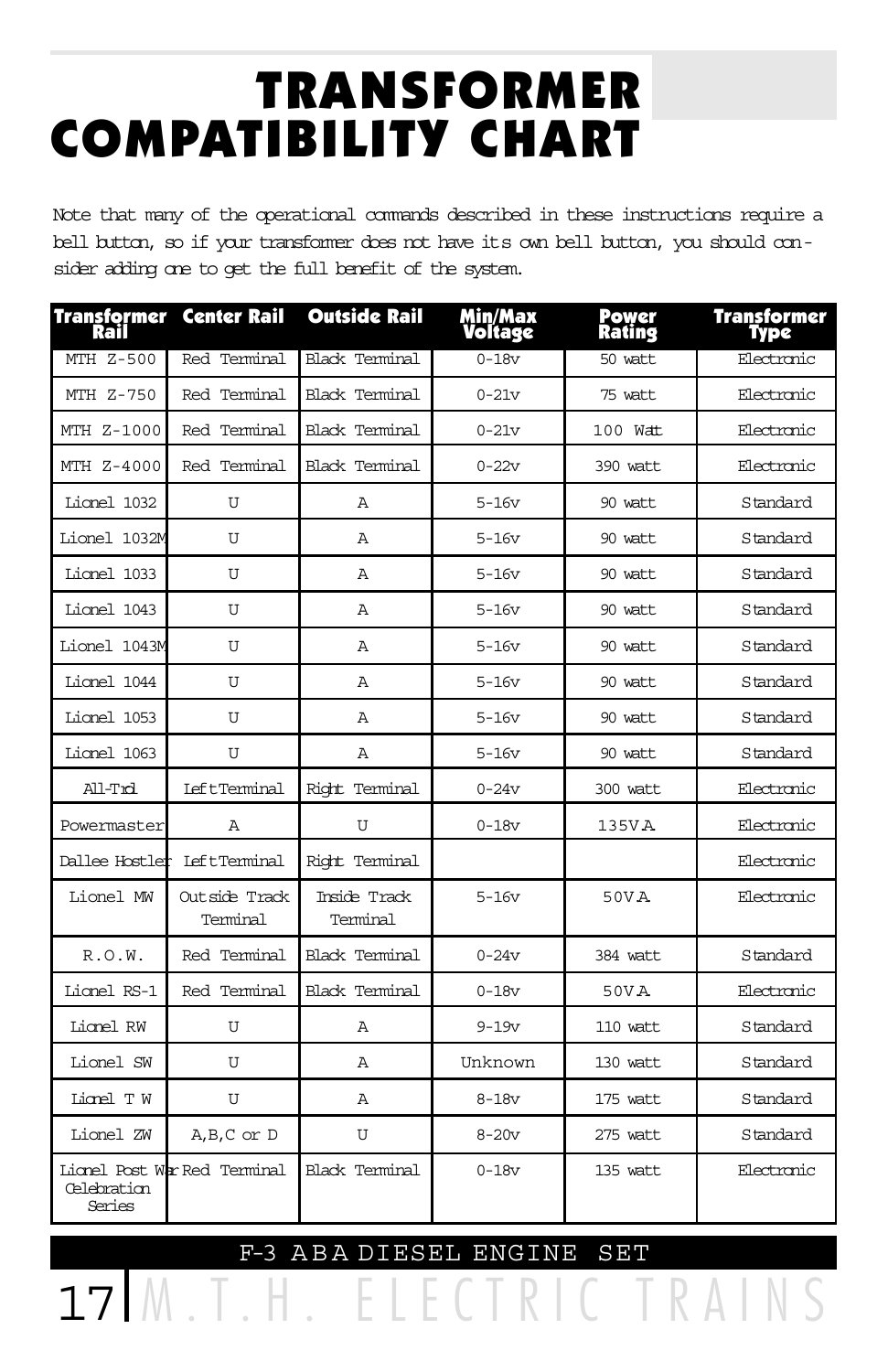## ADDITIONAL FEATURES

### ACCESSIBLE WITH DCS REMOTE CONTROL SYSTEM

While conventional mode operation of a Proto-Sound 2.0 engine yields wonderfully realistic sound and several train control features, command mode operation allows the user to access a world of command functions never before accessible to O Gauge railroaders. With the addition of the DCS Remote Control System (including a DCS remote hand-held and Track Interface Unit) users gain many advanced features, including:

DCS Proto-Speed Control-Establishes desired locomotive speed in scale miles per hour

increments via a thumbwheel control and allows operator to set maximum speed and acceleration/deceleration rates.

Locomotive Lighting Control-Independently controls locomotive headlights, marker and interior lights, and ditch lights.

Emergency Stop-Single button push stops your trains (but does not turn off track power).

One Touch Global Mute/UnMute-Single button mutes or unmutes all DCS-controlled locomotives user-defined actions, including sound, lights, and smoke.

Proto-Dispatch Operation-Public Address-like feature allows users to speak through locomotive speaker during operation.

Proto-Cast-Allows users to play audio recordings through locomotive speaker during operation.

Proto-Doppler Sound Effects Set Up-Users can configure locomotive for Doppler Operation, including setting distance points for Doppler start, repeat, and stop modes.

Independent Volume Control of Engine Sounds, Bell, Horn & Whistle for each Locomotive.

Control up to 50 different DCS-equipped locomotives at one time with multiple TIUs.

Proto-Effects Set Up-User can select individual Proto-Effects operations to be

### artive

or inactive, including cab chatter, train wreck sounds, coupler sounds, and wheel clickety-clack sounds.

Direction Control Set Up-User can set initial individual start-up direction (start in forward

or reverse) for double-heading operations.

M.T.H. ELECTRIC TRAINS 18 F-3 A B A DIESEL ENGINE SET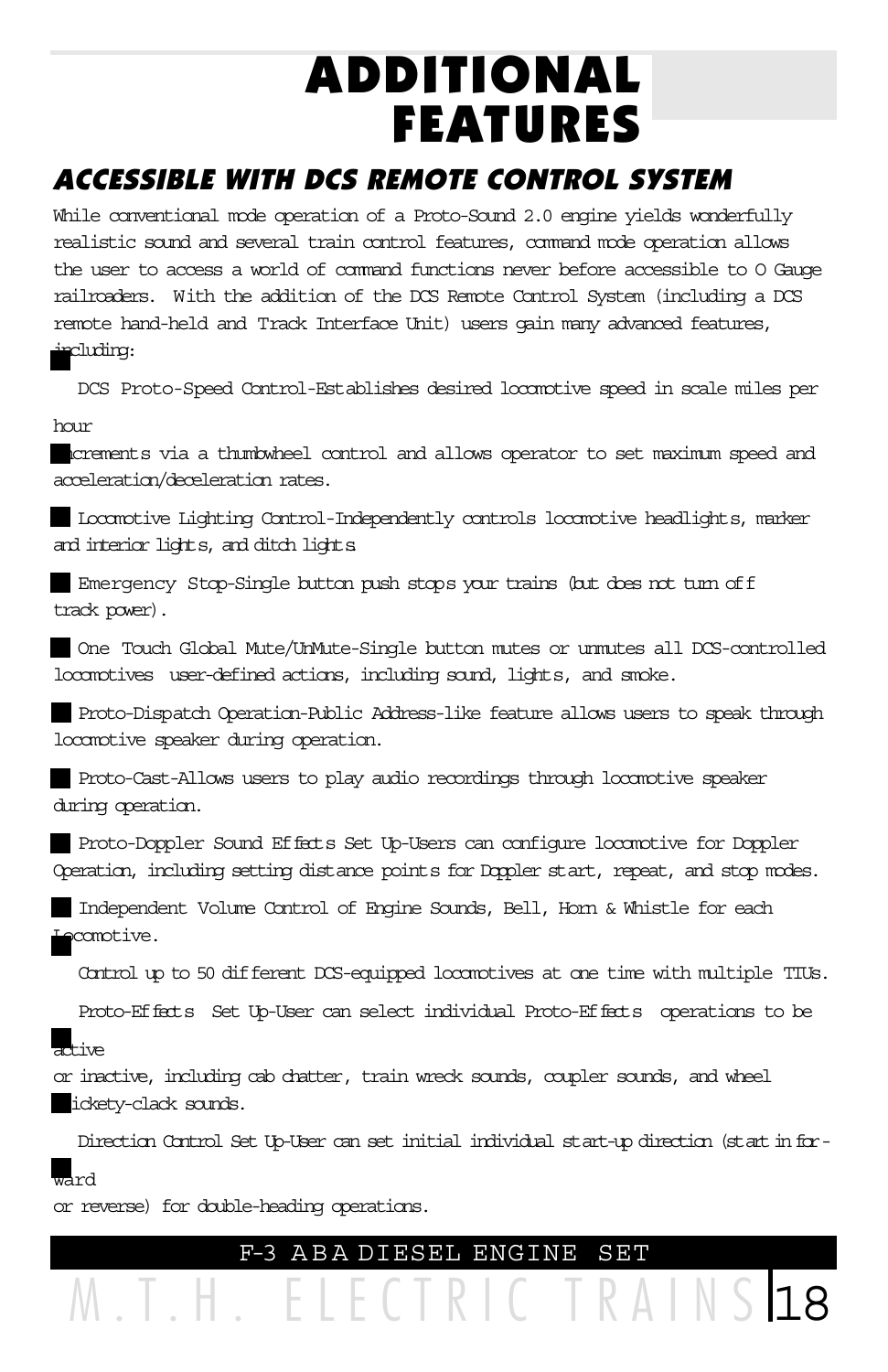User Can Query, Set and Operate Track and Accessory

Interface

Units for Programming Digital Command Operations for up to 250 Accessories and 250 Individual Switches.

## CAUTION:

### ELECTRICALLY OPERATED PRODUCT:

Not recommended for children under 10 years of age. M.T.H. recommends adult supervision with children ages 10 - 16. As with all electric products, precautions should be observed during handling and use to reduce the risk of electric shock.

WARNING: When using electrical products, basic safety precautions should be fol-

lowed

cluding the following:

Read this manual thoroughly before using this device.

M.T.H. recommends that all users and persons supervising use examine the hobby transformer periodically for conditions that may result in the risk of fire, electric shock, or injury to persons, such as damage to the primary cord, plug blades, housing, output jacks or other parts. In the event such conditions exist, the transformer should not be ed until properly repaired.

As with all electrical appliances, this product should not be left in operation when

19 M.T.H. ELECTRIC TRAINS F-3 A B A DIESEL ENGINE SET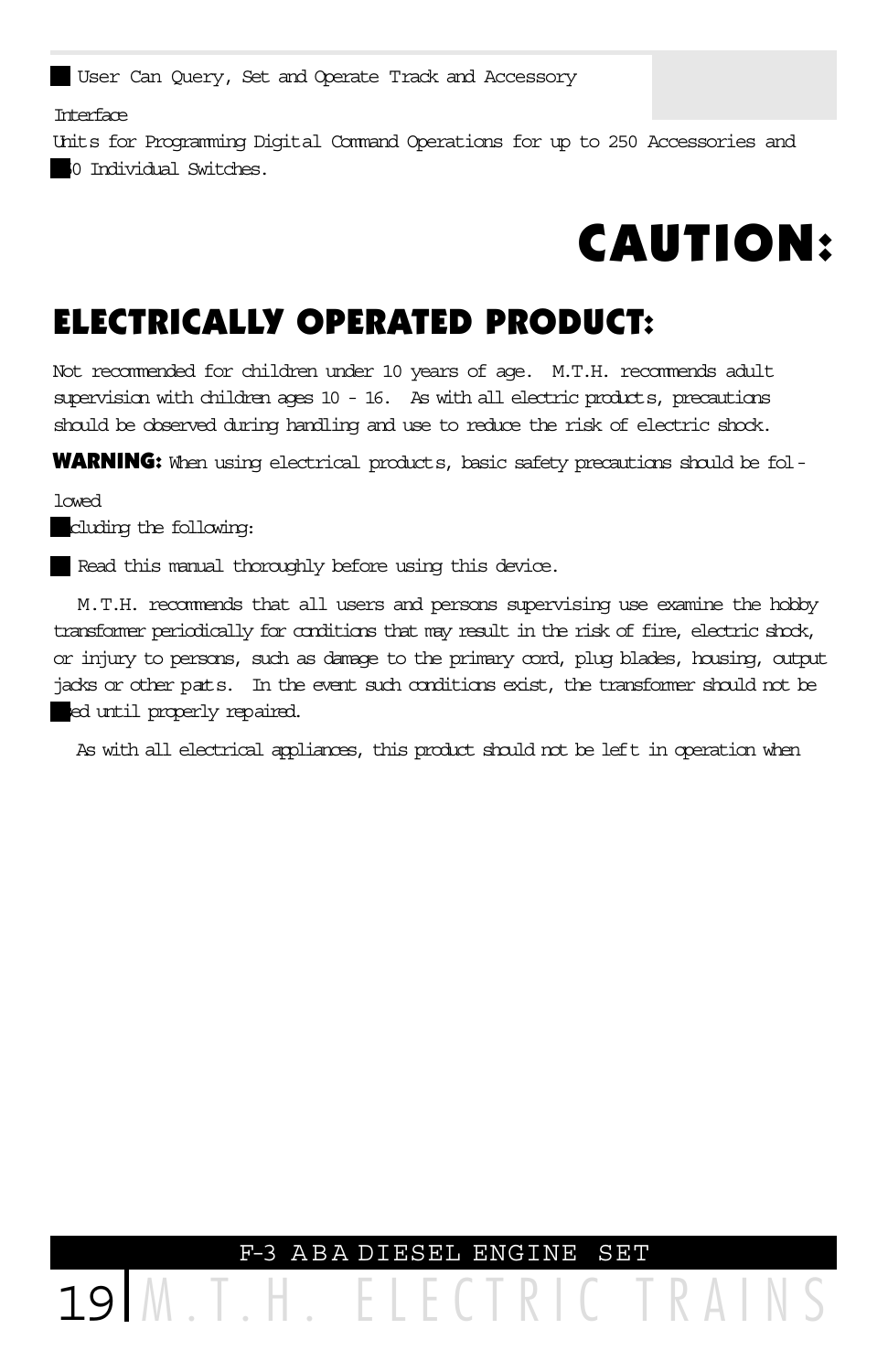### SERVICE & WARRANTY INFORMATION

#### How to Get Service Under the Terms of the Limited One-Year Warranty

When you suspect an item is defective, please check the operator's manual for standard operation and trouble-shooting techniques that may correct the problem. Additional information may be found on the M.T.H. Website. Should you still require service, follow the instructions below to obtain warranty service.

First, e-mail, write, call or fax a M.T.H. Authorized Service Center (ASC) in your area to obtain Repair Authorization. You can find the list of ASCs on the M.T.H. Website, w w w.mth-railking.com. Authorized Service Centers are required to make warranty repairs on items sold only from that store; all other repairs may-- or may not be done at the store's own discretion. If you did not purchase the item directly from the ASC, you will need to select a National Authorized Service Center (NASC). These centers are compensated

by M.T.H. to perform warranty service for any customer whose repair qualifies for warranty service. A list of NASC retailers can be located on the M.T.H. Website or by calling 1-888-640-3700. Should the warranty no longer apply, you may choose either an ASC or NASC retailer to service your M.T.H. Product. A reasonable service fee will be charged.

CAUTION: Make sure the product is packed in its original factory packaging including its foam and plas-

tic

wrapping material to prevent damage to the merchandise. There is no need to return the entire set if only one of the components is in need of repair unless otherwise instructed by the Service Center. The shipment must be prepaid and we recommend that it be insured. A cover letter including your name, address, daytime

phone number, e-mail address (if available), Return Authorization number (if required by the service center), a copy of your sales receipt and a full description of the problem must be included to facilitate the repairs. Please include the description regardless of whether you discussed the problem with a service technician when contacting the Service Center for your Return Authorization.

Please make sure you have followed the instructions carefully before returning any merchandise for

service.

Authorized M.T.H. Service Centers are independently owned and operated and are not agents or representatives of M.T.H. Electric Trains. M.T.H. assumes no responsibility, financial or otherwise, for material left in their possession, or work done, by privately owned M.T.H. Authorized Service Centers.

If you need assistance at any time email MTH Service at service@mth-railking.com, or call 410 381-2580.

#### LIMITED ONE-YEAR WARRANTY

All M.T.H. products purchased from an Authorized M.T.H. Train Merchant are covered by this warranty.

See our website at w w w.mth-railking.com or call 1-888-640-3700 to identify an Authorized M.T.H. Train

Merchant

near you.

M.T.H. products are warrantied for one year from the date of purchase against defects in material or workmanship,

excluding wear items such as light bulbs, pick-up rollers, batteries, smoke unit wicks, and traction tires. We will repair or replace (at our option) the defective part without charge for the parts or labor, if the item is returned to an M.T.H. Authorized Service Center (ASC) or M.T.H. National Authorized Service Center (NASC) within one year of the original date of purchase. This warranty does not cover damages caused by improper care, han-

### M.T.H. ELECTRIC TRAINS 20 F-3 A B A DIESEL ENGINE SET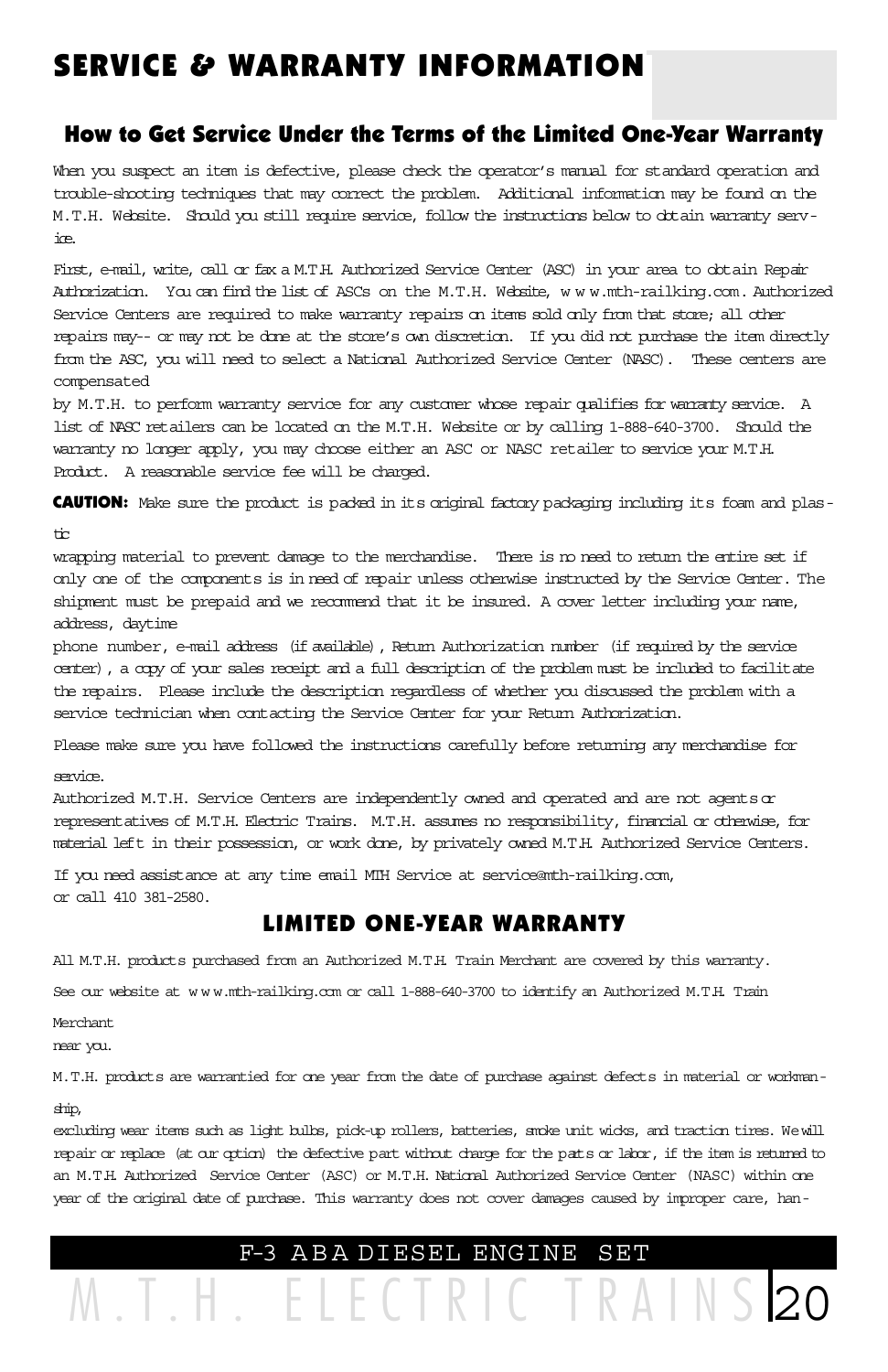

## PARTICIPATING N.A.S.C. RETAILER LIST

#### CANADA

Toy Train Workshop Cumberland 613-833-9331

The Train Room Fergus 519-787-3280

#### CALIFORNIA

Tin Plate Junction Oakland 510-444-4780

#### COLORADO

Mizell Trains Inc. W estminster 303-429-4811

#### CONNECTICUT

New England Hobby Supply **NEW YORK** Manchester 860-646-0610

#### FLORIDA

Roundhouse South Port Orange 386-304-7002

#### MARYLAND

Plaza Hobby Cumberland 301-729-6424

Engine House Hobbies Gaithersburg 301-590-0816

Catoctin Mountain Trains & Hobbies Thurmont 301-694-8331

#### MICHIGAN

Michigan Model Train Center Pinckney 734-426-1651

Brasseur Electric Trains Inc. **VIRGINIA** Saginaw 989-793-4753

#### NEW HAMPSHIRE

Treasured Toys Salem 603-898-7224

Aurora Rails & Hobbies East Aurora 716-652-5718

#### OHIO Davis Electronics Milford 513-831-6425

Rick s Toy Trains Toledo 419-478-0171

PENNSYLVANIA Bussinger Trains Ambler

215-628-2366

Fairchance Pharmacy Fairchance 724-564-7817

Toby Tyler Pitt sburgh 412-653-5030

Locust Grove Trains Locust Grove 540-854-8955

Davis Hobby Supplies Portsmouth 757-397-1983

TSG Hobbies W arrenton 540-347-9212

#### WISCONSIN

Sommerfeld s Trains Butler 262-783-7797

Grampa s Train Shop Rice Lake 715-234-2996

#### F-3 A B A DIESEL ENGINE SET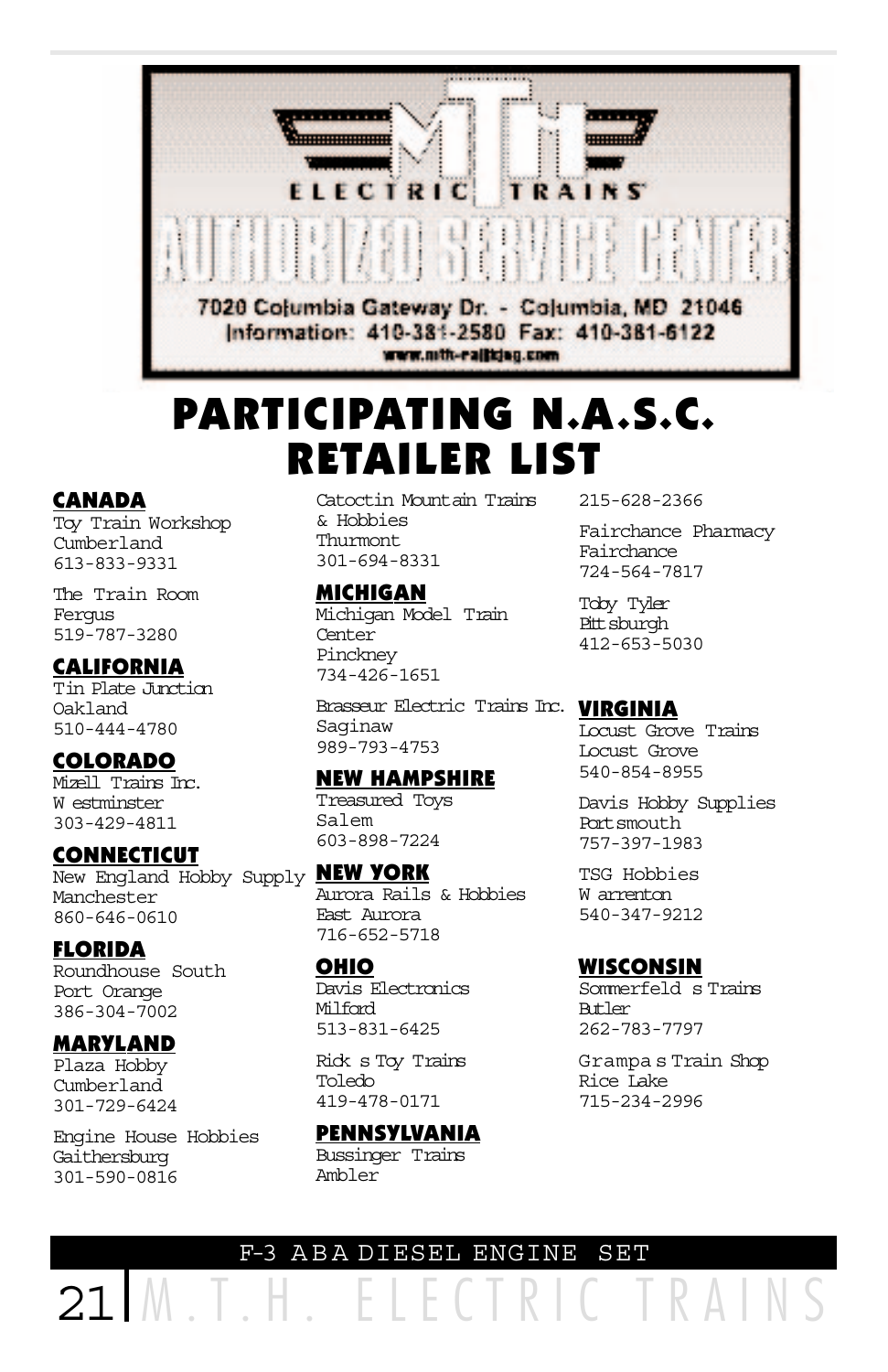

## PARTICIPATING A.S.C. RETAILER LIST

#### CANADA

Toy Train Workshop Cumberland 613-833-9331

The Train Room Fergus 519-787-3280

Credit Valley Railway

Company Street sville 905-826-1306

BH Trains Terrebonne 450-492-0317

#### ALABAMA

Southerland Station Huntsville 256-533-4720

Lil Bobby s Hobbies Montgomery 334-277-1715

#### ARIZONA

Arizona Train Depot Mesa 480-833-9486

#### CALIFORNIA

Central Coast Trains Atascedero

805-466-1391

Train Shack Burbank 818-842-3330

Roundhouse North Hollywood 818-769-0403

Dollhouses, Trains & More Novato 415-883-0388

Tin Plate Junction Oakland 510-444-4780

Ron s World San Clemente 949-361-5596

Trucks & Trains Hobbies Santa Rosa 707-537-6586

#### COLORADO

Custom Railway Supply Colorado Springs 719-634-4616

Mizell Trains Inc. W estminster 303-429-4811

#### **CONNECTICUT**

New England Hobby Supply Manschester 860-646-0610

#### FLORIDA

Hollywood Station Hollywood 954-921-2700

Depot Hobby Shop Lake Worth 561-585-1982

Ready To Roll Miami 305-688-8868 Frank s Trains & Hobbies

Inc. Oldsmar 813-855-1041

Colonial Photo & Hobby Orlando 407-841-1485

W arrick Custom Hobbies Plantation 954-370-0808

Roundhouse South Port Orange 386-304-7002

#### ILLINOIS

Bike & Choo Choo Connection Schaumburg 847-882-7728

#### INDIANA

Y.O.R.K. Trains Munster 219-838-9999

Samuelson s Train Shop Valparaiso 219-462-2708

IOWA Caboose Stop Hobbies Cedar Falls 800-642-7012

KENTUCKY L&N Trains & Things Louisville 502-897-9005

#### F-3 A B A DIESEL ENGINE SET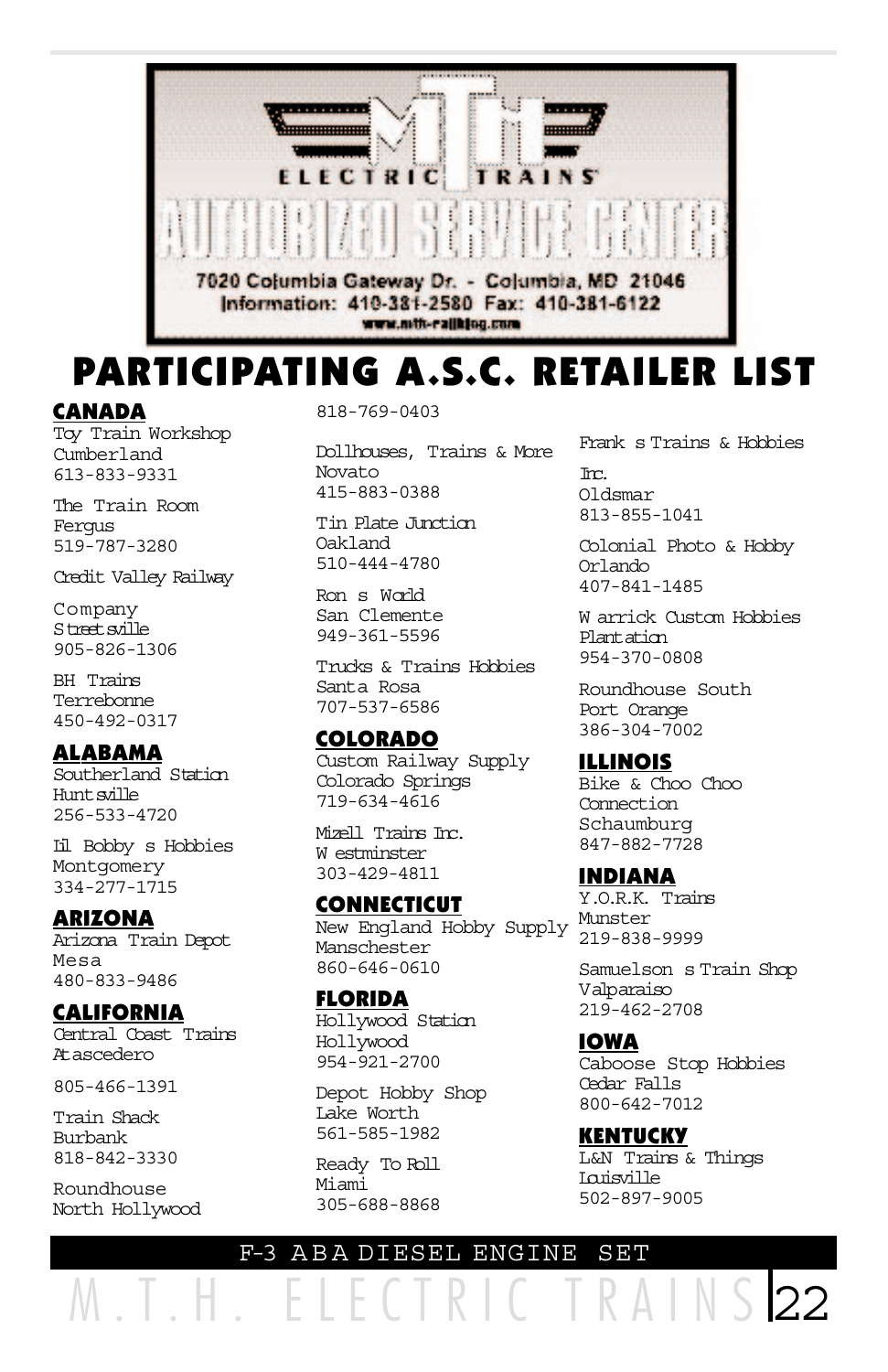#### MAINE

Wheels, Wing & Things Ludlow 207-532-6277

#### MARYLAND

Plaza Hobby Cumberland 301-729-6424

Hobbytown USA Frederick 301-694-7395

Engine House Hobbies Gaithersburg 301-590-0816

J&B Trains Hagerstown 240-420-4930

The Train Room Hagerstown 301-745-6681

Purkey s Toy Trains Sykesville 410-549-6061

Catoctin Mountain Trains & Hobbies Thurmont 301-694-8331

#### MASSACHUSETTS

Northeast Trains Peabody 978-532-1615

East Bay Hobbies Seekonk 508-336-5573

#### MICHIGAN

Michigan Model Train Center Pinckney 734-426-1651

Brasseur Electric Trains Saginaw 989-793-4753

### MISSOURI

Switch Stand Saint Louis 314-781-4458

Mark Twain Hobby Center St. Charles 636-946-2816

 $23 M.$  T.

#### NEVADA

Reno Rails Reno 775-337-6669

#### NEW HAMPSHIRE

Railroad Specialties Nashua 603-801-0801

Treasured Toys Salem 603-898-7224

#### NEW JERSEY

Country and Stuff Andover 973-786-7086

Columbus Train Station Columbus 609-518-1800

Atlantic Rails Hammonton 609-567-8490

Grand Central Station Kearny 201-955-6200

J&B Trains Maple Shade 856-414-0092

Hobby Shop Matawan 732-583-0505

Hobbymasters, Inc. Red Bank 732-842-6020

Ridgefield Hobby Ridgefield 201-943-2636

Tom s Model Trains Scotch Plains 908-322-6122

Trains & Things Trenton 609-883-8790

Coast Trains and

Collectibles W all 732-556-9005

Holly Beach Train Depot W ildwood

#### NEW YORK

Aurora Rails & Hobbies East Aurora 716-652-5718

Nassau Hobby Center, Inc.<br>Freeport 516-378-9594

Hobby World Monticello 845-794-8770

City Depot, Inc. New Hampton 845-374-3010

Americana Store Tivoli 845-757-4246

Kross Hardware W est Babylon 631-669-3069

#### NORTH CAROLINA

The Roundhouse & Backshop Cary 919-465-0810

Trains LTD. Charlotte 704-566-9070

Day Bridge Station Mount Airy 336-786-9811

The Freight Yard Smithfield 919-934-6229

Train Loft W inston-Salem 336-760-9817

#### OHIO

Glen s Train Shop Akron 330-253-6527

E&S Trains Akron 330-745-0785

T&K Hobby Shop Bridgeport 740-633-6607

Parma Hobby

F-3 A B A DIESEL ENGINE SET